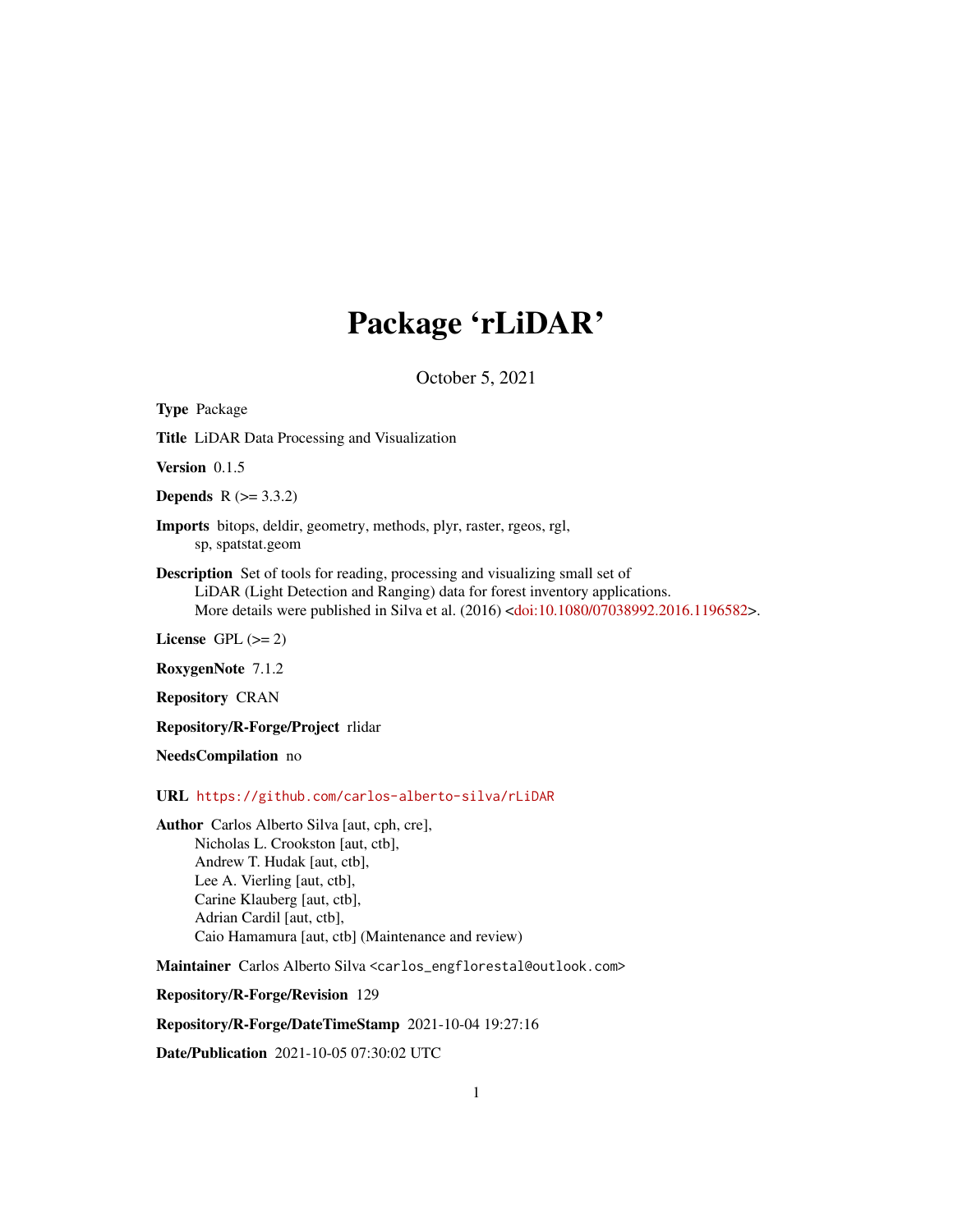### <span id="page-1-0"></span>R topics documented:

| Index |  |
|-------|--|
|       |  |
|       |  |
|       |  |
|       |  |
|       |  |
|       |  |
|       |  |
|       |  |
|       |  |
|       |  |

chm *LiDAR-derived Canopy Height Model - (CHM)*

#### Description

LiDAR-derived Canopy Height Model - (CHM)

#### Usage

data(chm)

#### Format

The format is:'RasterLayer'

#### Details

The LiDAR-derived-CHM provided as an example dataset is from a longleaf pine forest at Eglin AFB, USA.

#### Source

The CHM was generated using Lastools software. The LiDAR data collection was funded by a grant (11-2-1-11) from the Joint Fire Science Program: Data set for fuels, fire behavior, smoke, and fire effects model development and evaluation-the RxCADRE project. R. Ottmar, PI; multiple Co-Is."

#### References

USDA Forest Service. Rocky Mountain Research Station - RMRS - Moscow, Idaho, USA.

#### Examples

data(chm) ## plot(chm)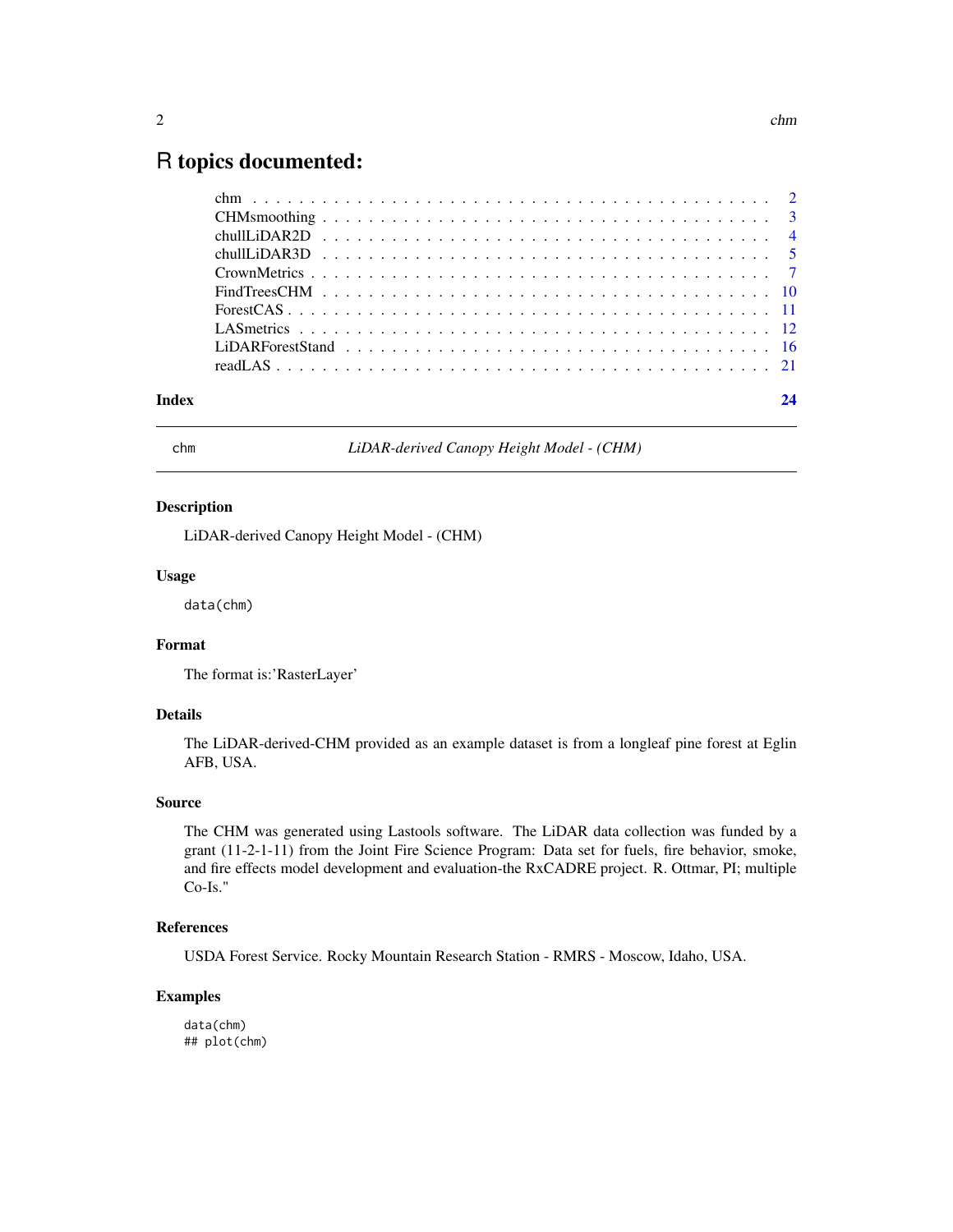<span id="page-2-0"></span>

#### Description

LiDAR-derived Canopy Height Model (CHM) smoothing is used to eliminate spurious local maxima caused by tree branches.

#### Usage

CHMsmoothing(chm, filter, ws, sigma)

#### Arguments

| chm    | A LiDAR-derived Canopy Height Model (CHM) RasterLayer or SpatialGrid-<br>DataFrame file.                |
|--------|---------------------------------------------------------------------------------------------------------|
| filter | Filter type: mean, median, maximum or Gaussian. Default is mean.                                        |
| WS     | The dimension of a window size, e.g. 3,5, 7 and so on. Default is 5.                                    |
| sigma  | Used only when filter parameter is equal to Gaussian, e.g. 0.5, 1.0, 1.5 and so<br>on. Default is 0.67. |

#### Value

Returns a CHM-smoothed raster.

#### Author(s)

Carlos Alberto Silva.

#### See Also

[focal](#page-0-0) in the *raster* package.

#### Examples

```
#=======================================================================#
# Importing the LiDAR-derived CHM file
data(chm) # or set a CHM. e.g. chm<-raster("CHM_stand.asc")
#=======================================================================#
# Example 01: Smoothing the CHM using a Gaussian filter
#=======================================================================#
# Set the ws:
ws<-3 # dimension 3x3
# Set the filter type
filter<-"Gaussian"
```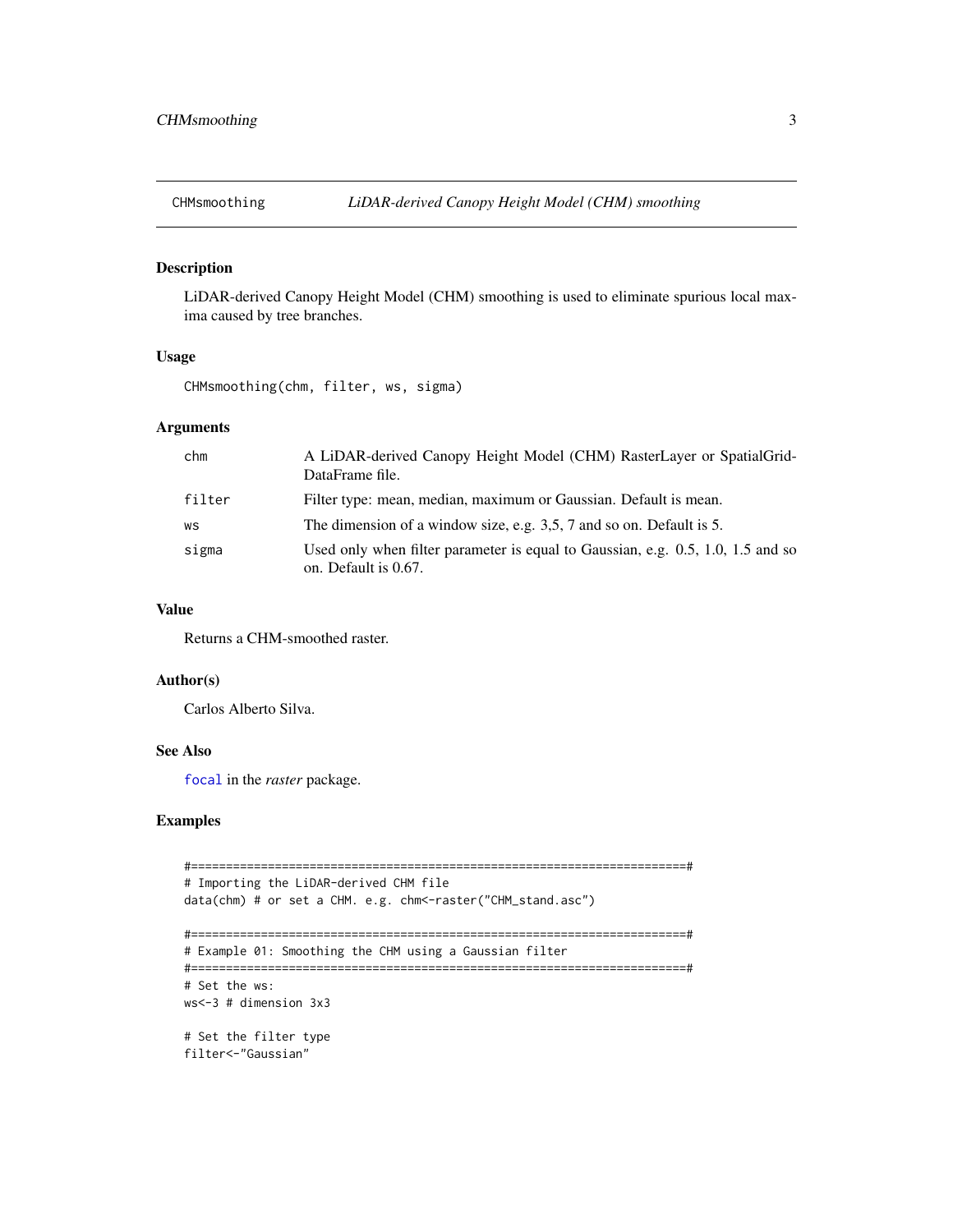```
# Set the sigma value
sigma<-0.6
# Smoothing CHM
sCHM<-CHMsmoothing(chm, filter, ws, sigma)
#=======================================================================#
# Example 02: Smoothing the CHM using a mean filter
#=======================================================================#
# Set the ws:
ws<-5 # dimension 5x5
# Set the filter type
filter<-"mean"
# Smoothing and plotting LiDAR-derived CHM
sCHM<-CHMsmoothing(chm, filter, ws)
```
chullLiDAR2D *2D Convex hull of individual tree LiDAR-derived point cloud*

#### Description

Compute and plot the 2D convex hull of individual tree LiDAR-derived point cloud

#### Usage

chullLiDAR2D(xyid)

#### Arguments

xyid A 3-column matrix with the x, y coordinates and points id of the LiDAR point cloud.

#### Value

Returns A list with components "chullPolygon" and "chullArea", giving the polygon and area of the convex hull.

#### Author(s)

Carlos Alberto Silva

#### References

*grDevices* package,see [chull](#page-0-0).

<span id="page-3-0"></span>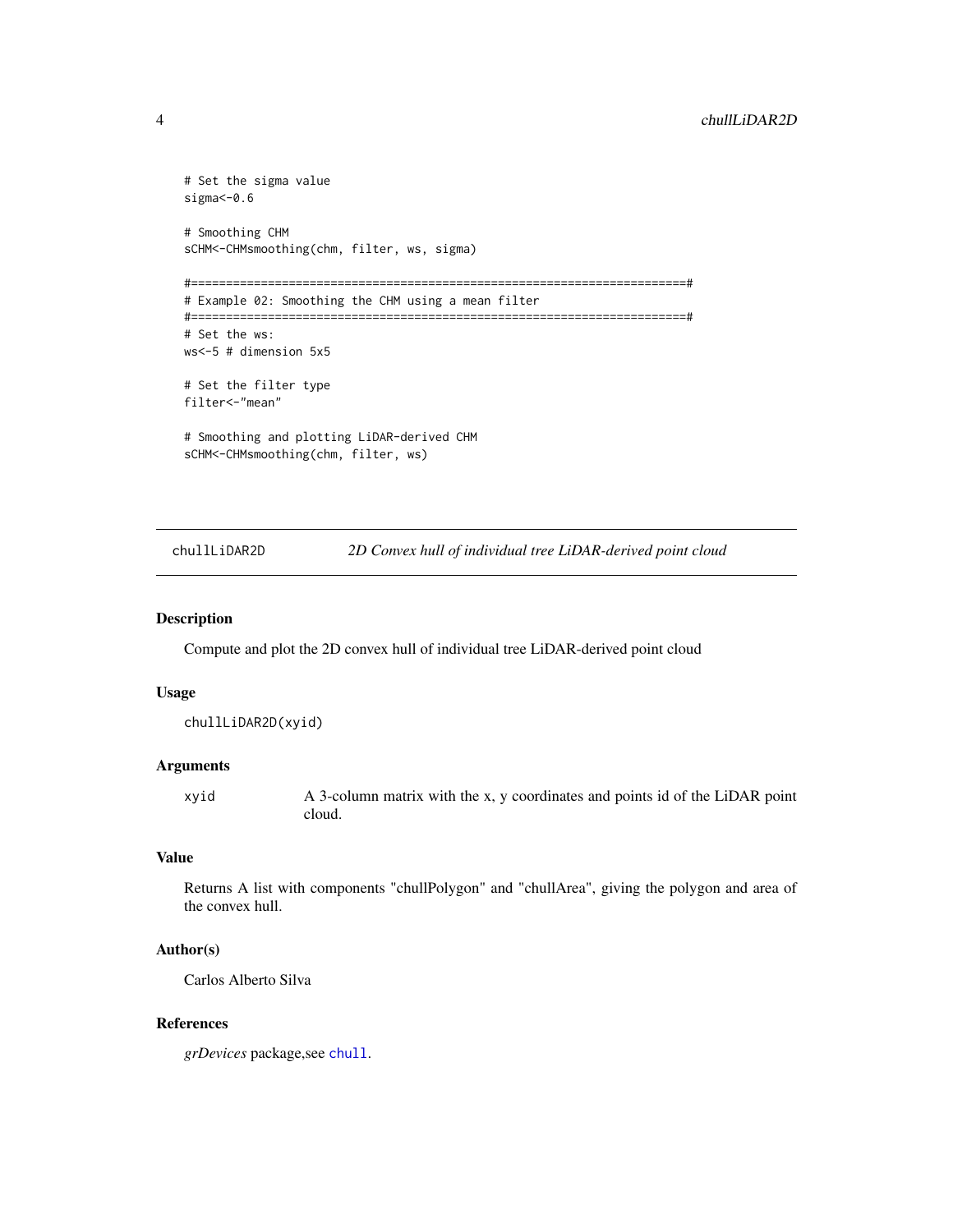#### <span id="page-4-0"></span>chullLiDAR3D 5

#### Examples

```
# Importing LAS file:
LASfile <- system.file("extdata", "LASexample1.las", package="rLiDAR")
# Reading LAS file
LAS<-readLAS(LASfile,short=TRUE)
# Height subsetting the data
xyz<-subset(LAS[,1:3],LAS[,3] >= 1.37)
# Getting LiDAR clusters
set.seed(1)
clLAS<-kmeans(xyz, 32)
# Set the points id
id<-as.factor(clLAS$cluster)
# Set the xyid input
xyid<-cbind(xyz[,1:2],id)
# Compute the LiDAR convex hull of the clusters
chullTrees<-chullLiDAR2D(xyid)
# Plotting the LiDAR convex hull
library(sp)
plot(SpatialPoints(xyid[,1:2]),cex=0.5,col=xyid[,3])
plot(chullTrees$chullPolygon,add=TRUE, border='green')
# Get the ground-projected area of LiDAR convex hull
chullList<-chullTrees$chullArea
summary(chullList) # summary
```
chullLiDAR3D *3D convex hull of the individual tree LiDAR-derived point cloud*

#### Description

Compute and plot the 3D convex hull (and its surface area and volume) of the individual tree LiDAR-derived point cloud.

#### Usage

chullLiDAR3D(xyzid,plotit=TRUE,col="forestgreen",alpha=0.8)

#### Arguments

| xyzid  | A matrix with four columns (xyz coordinates and tree id). |
|--------|-----------------------------------------------------------|
| plotit | Logical. If FALSE, returns only volume and surface area.  |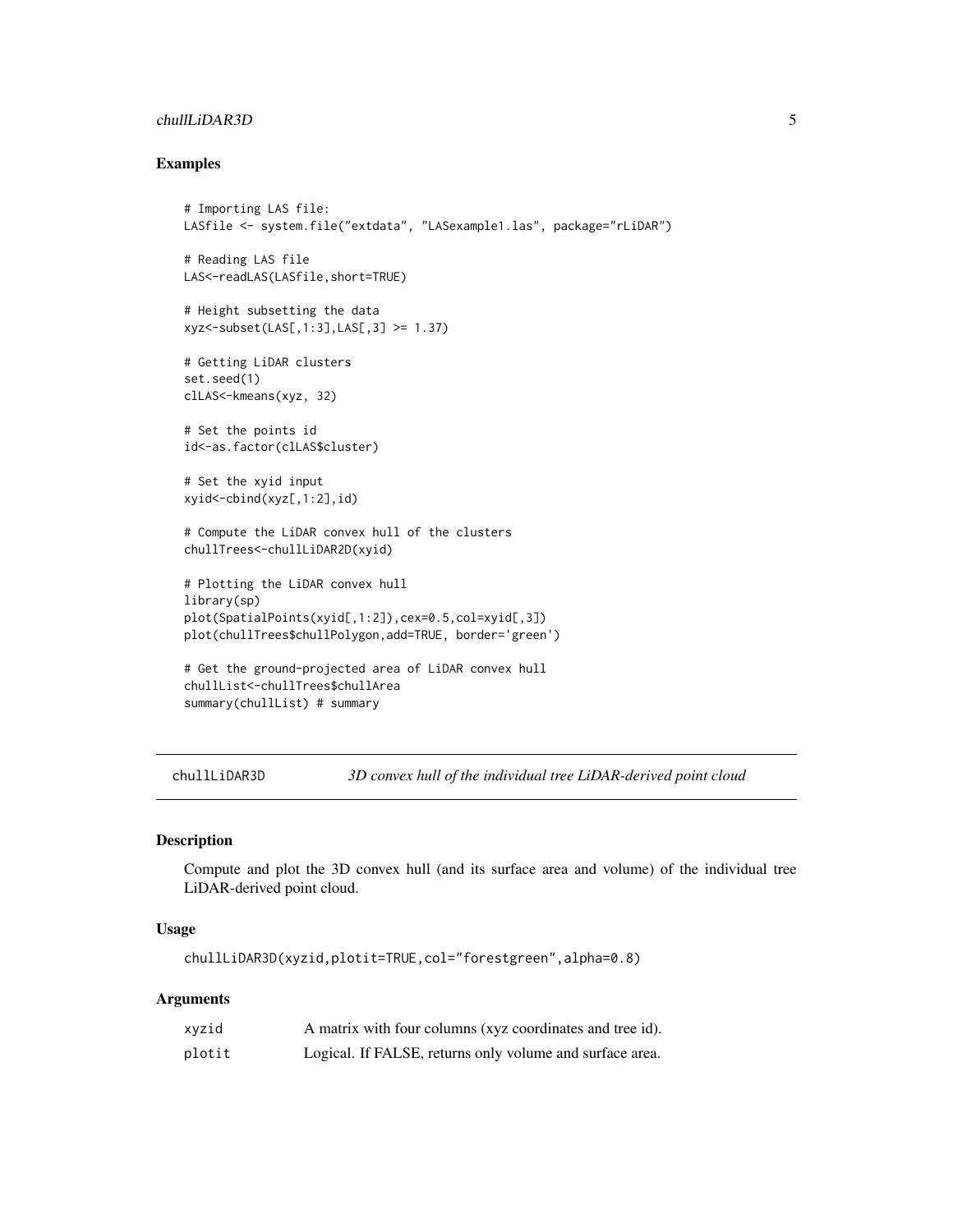<span id="page-5-0"></span>

| col   | A vector or a caracter of the convex hull color.                 |
|-------|------------------------------------------------------------------|
| alpha | A vector or a caracter of the convex hull transparency $(0-1)$ . |

#### Value

A list with components 'crownvolume' and 'crownsurface', giving the volume and surface of the convex hull.

#### Author(s)

Carlos Alberto Silva. Uses code by Remko Duursma (*YplantQMC* package,see "crownhull").

#### References

<http://www.qhull.org> and *geometry* package (see [convhulln](#page-0-0)).

#### Examples

```
# Importing LAS file:
LASfile <- system.file("extdata", "LASexample1.las", package="rLiDAR")
# Reading LAS file
```

```
LAS<-readLAS(LASfile,short=TRUE)
```

```
# Setring the xyz coordinates and subsetting the data
xyz<-subset(LAS[,1:3],LAS[,3] >= 1.37)
```

```
# Finding clusters
clLAS<-kmeans(xyz, 32)
```

```
# Set the id vector
id<-as.factor(clLAS$cluster)
```

```
#=================================================#
```

```
# Example 01
```

```
#=================================================#
# Set the alpha
alpha<-0.6
```
# Set the plotCAS parameter plotit=TRUE

# Set the convex hull color col="forestgreen"

```
# Combining xyz and id
xyzid<-cbind(xyz,id)
```
# Get the volume and surface area library(rgl) open3d()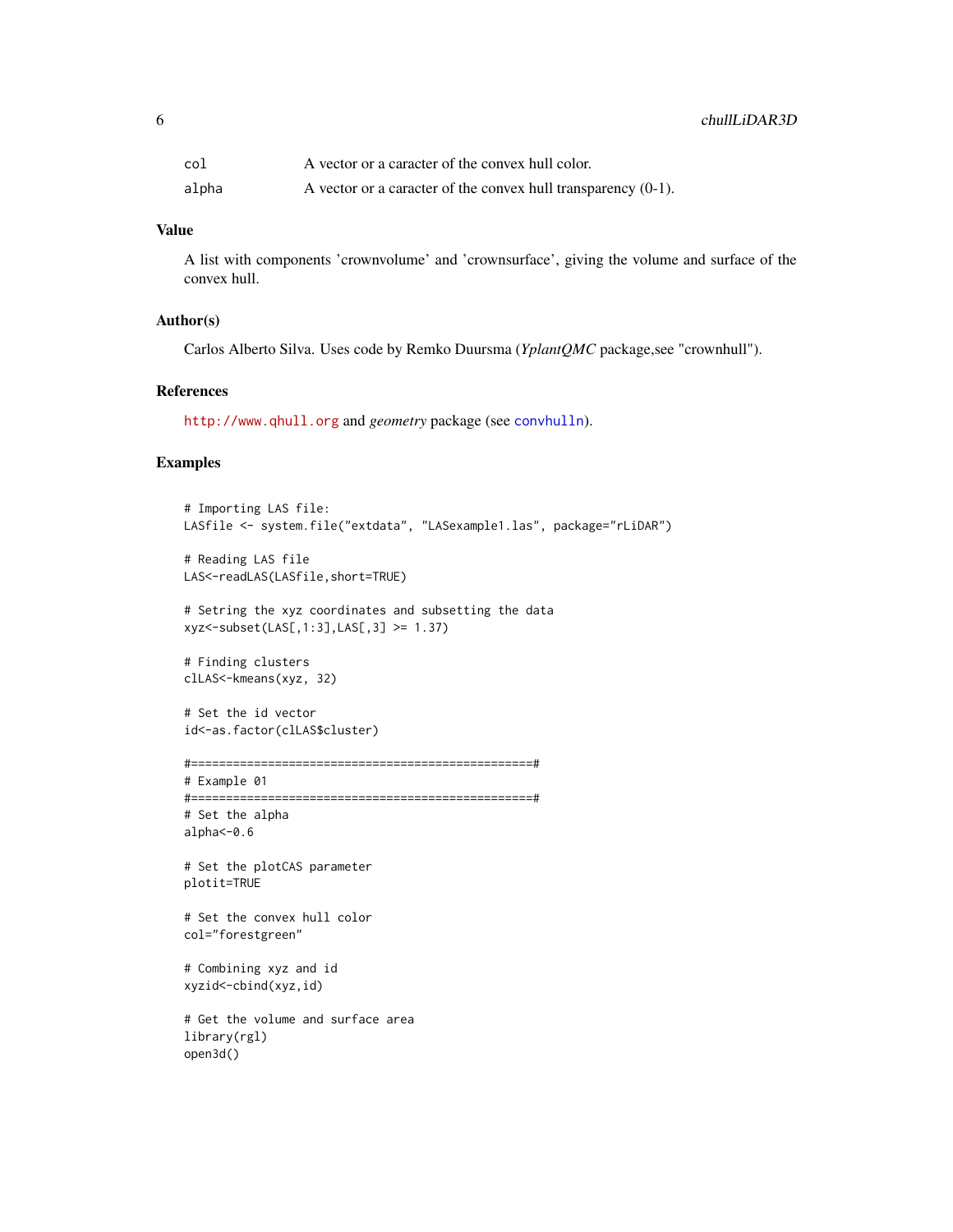#### <span id="page-6-0"></span>CrownMetrics 7

```
volumeList<-chullLiDAR3D(xyzid=xyzid, plotit=plotit, col=col,alpha=alpha)
summary(volumeList) # summary
plot3d(xyzid[,1:3], add=TRUE) # add the 3D point cloud
axes3d(c("x+", "y-", "z-")) # axes
grid3d(side=c('x+', 'y-', 'z'), col="gray") # grid
title3d(xlab = "UTM Easthing", ylab = "UTM Northing",zlab = "Height", col="red")
aspect3d(1,1,0.7) # scale
#=================================================#
# Example 02
#=================================================#
# Set the alpha
alpha<-0.85
# Set the plotCAS parameter
plotit=TRUE
# Set the convex hull color
col=levels(factor(id))
# Combining xyz and id
xyzid<-cbind(xyz,id)
# Get the volume and surface area
open3d()
volumeList<-chullLiDAR3D(xyzid=xyzid, plotit=plotit, col=col,alpha=alpha)
summary(volumeList)
# Add other plot parameters
plot3d(xyzid[,1:3], col=xyzid[,4], add=TRUE) # add the 3D point cloud
axes3d(c("x+", "y-", "z-")) # axes
grid3d(side=c('x+'', 'y-'', 'z'), col="gray")# grid
title3d(xlab = "UTM Easthing", ylab = "UTM Northing",zlab = "Height", col="red")
aspect3d(1,1,0.7) # scale
```
CrownMetrics *LiDAR-derived individual tree crown metrics*

#### Description

Compute individual tree crown metrics from lidar data

#### Usage

```
CrownMetrics(xyziId)
```
#### Arguments

xyziId A 5-column matrix with the x, y, z coordinates, intensity and the tree id classification for the LiDAR point cloud.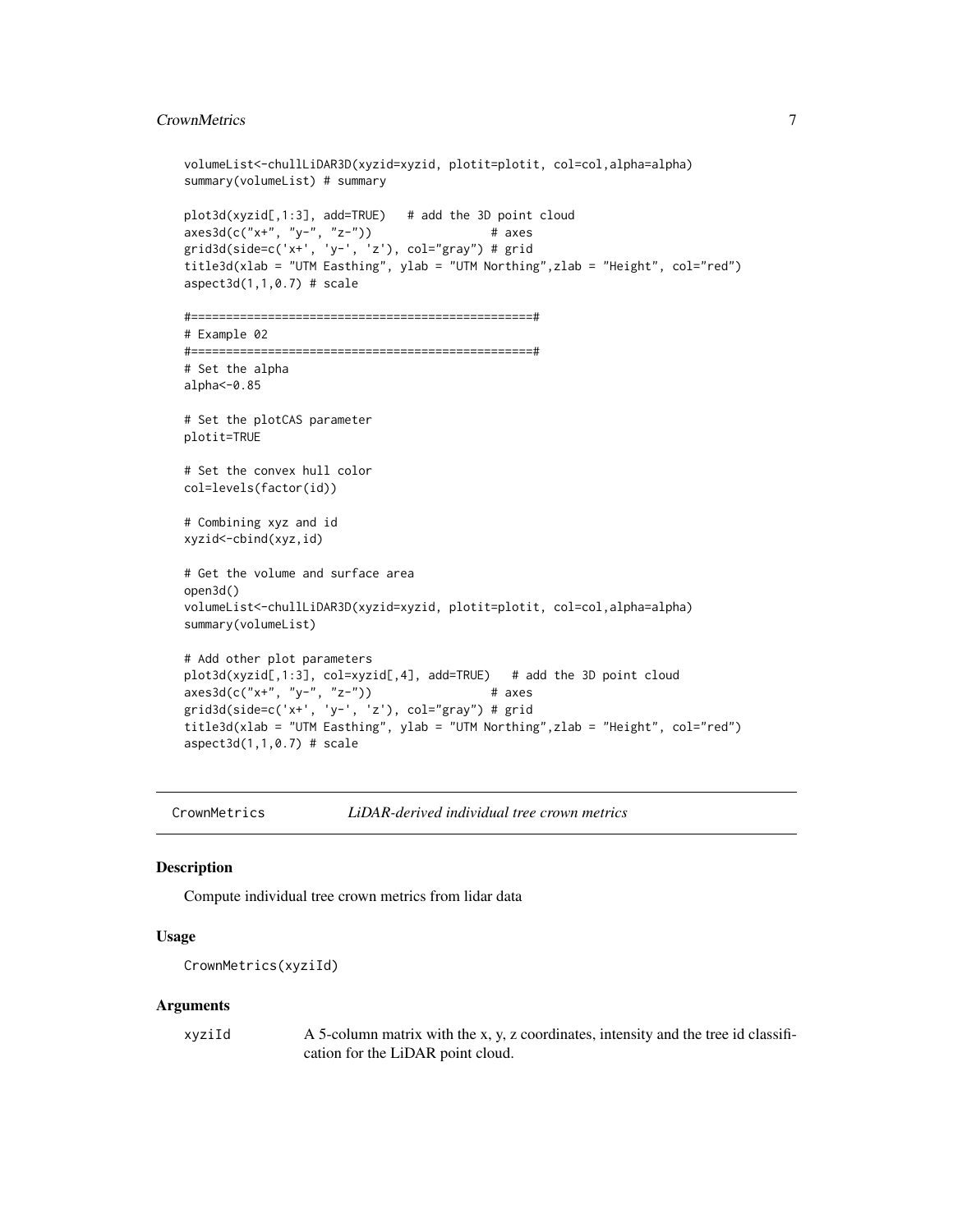#### 8 CrownMetrics

#### Details

# List of the individual tree crown metrics:

- TotalReturns: Total number of returns
- ETOP UTM Easting coordinate of the tree top
- NTOP UTM Northing coordinate of the tree top
- EMIN Minimum UTM Easting coordinate
- NMIN Minimum UTM Northing coordinate
- EMAX Maximum UTM Easting coordinate
- NMAX Maxmium UTM Northing coordinate
- EWIDTH Tree crown width 01
- NWIDTH Tree crown width 02
- HMAX Maximum Height
- HMEAN Mean height
- HSD Standard deviation of height
- HCV Coefficient of variation of height
- HMOD Mode of height
- H5TH 5th percentile of height
- H10TH 10th percentile of height
- H20TH 20th percentile of height
- H25TH 25th percentile of height
- H30TH 30th percentile of height
- H40TH 40th percentile of height
- H50TH 50th percentile of height
- H60TH 60th percentile of height
- H70TH 70th percentile of height
- H75TH 75th percentile of height
- H80TH 80th percentile of height
- H90TH 90th percentile of height
- H95TH 95th percentile of height
- H99TH 99th percentile of height
- IMAX Maximum intensity
- IMEAN Mean intensity
- ISD Standard deviation of intensity
- ICV Coefficient of variation of intensity
- IMOD Mode of intensity
- I5TH 5th percentile of intensity
- I10TH 10th percentile of intensity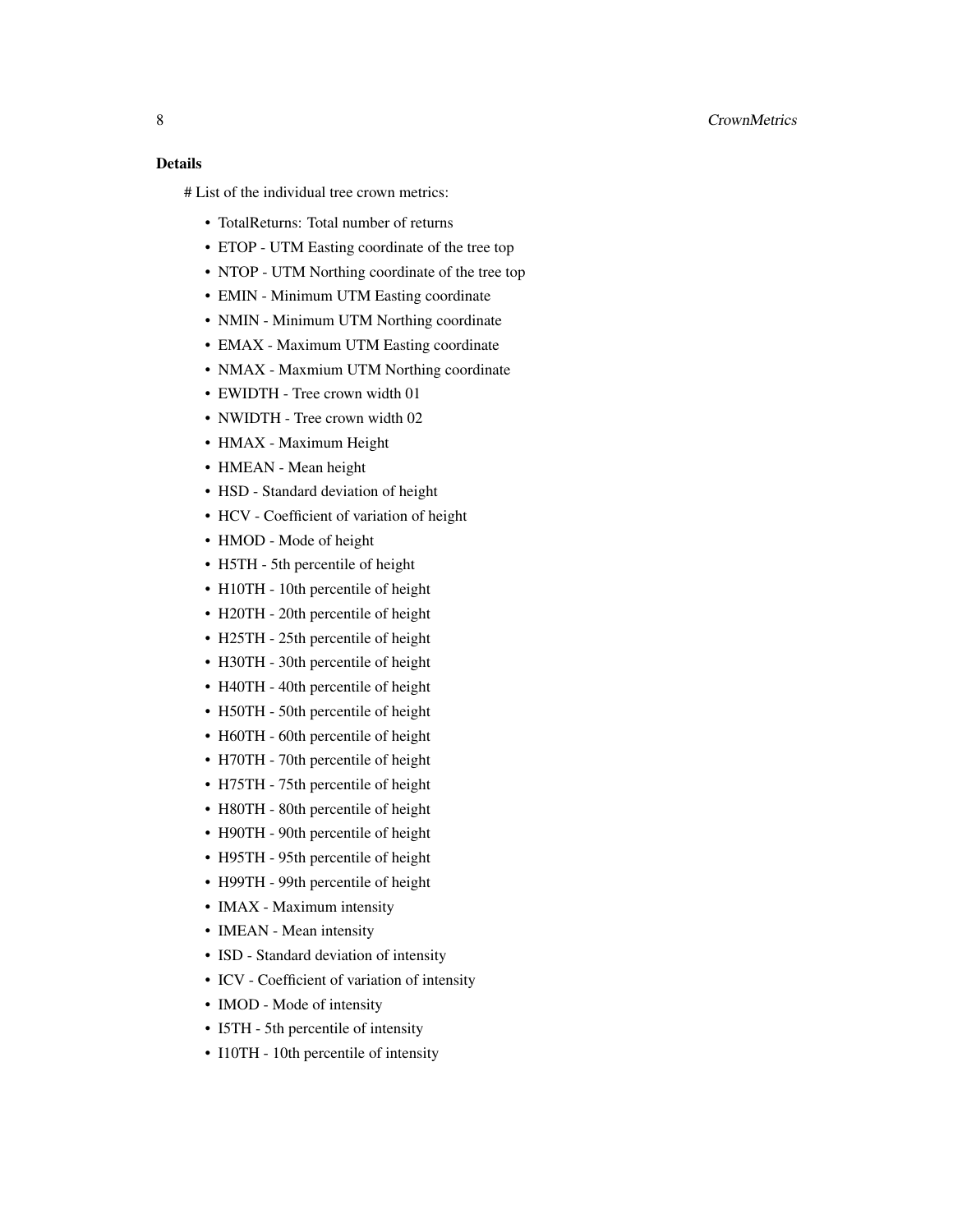#### CrownMetrics 9

- I20TH 20th percentile of intensity
- I25TH 25th percentile of intensity
- I30TH 30th percentile of intensity
- I40TH 40th percentile of intensity
- I50TH 50th percentile of intensity
- I60TH 60th percentile of intensity
- I70TH 70th percentile of intensity
- I75TH 75th percentile of intensity
- I80TH 80th percentile of intensity
- I90TH 90th percentile of intensity
- I95TH 95th percentile of intensity
- I99TH 99th percentile of intensity

#### Value

Returns A matrix of the LiDAR-based metrics for the individual tree detected.

#### Author(s)

Carlos Alberto Silva

#### Examples

```
#=======================================================================#
# Individual tree detection using K-means cluster
#=======================================================================#
# Importing LAS file:
LASfile <- system.file("extdata", "LASexample1.las", package="rLiDAR")
# Reading LAS file
LAS<-readLAS(LASfile,short=TRUE)
# Setting the xyz coordinates and subsetting the data
xyzi<-subset(LAS[,1:4],LAS[,3] >= 1.37)
# Finding clusters (trees)
clLAS<-kmeans(xyzi[,1:2], 32)
# Set the tree id vector
Id<-as.factor(clLAS$cluster)
# Combining xyzi and tree id
xyziId<-cbind(xyzi,Id)
#=======================================================================#
# Computing individual tree LiDAR metrics
#=======================================================================#
```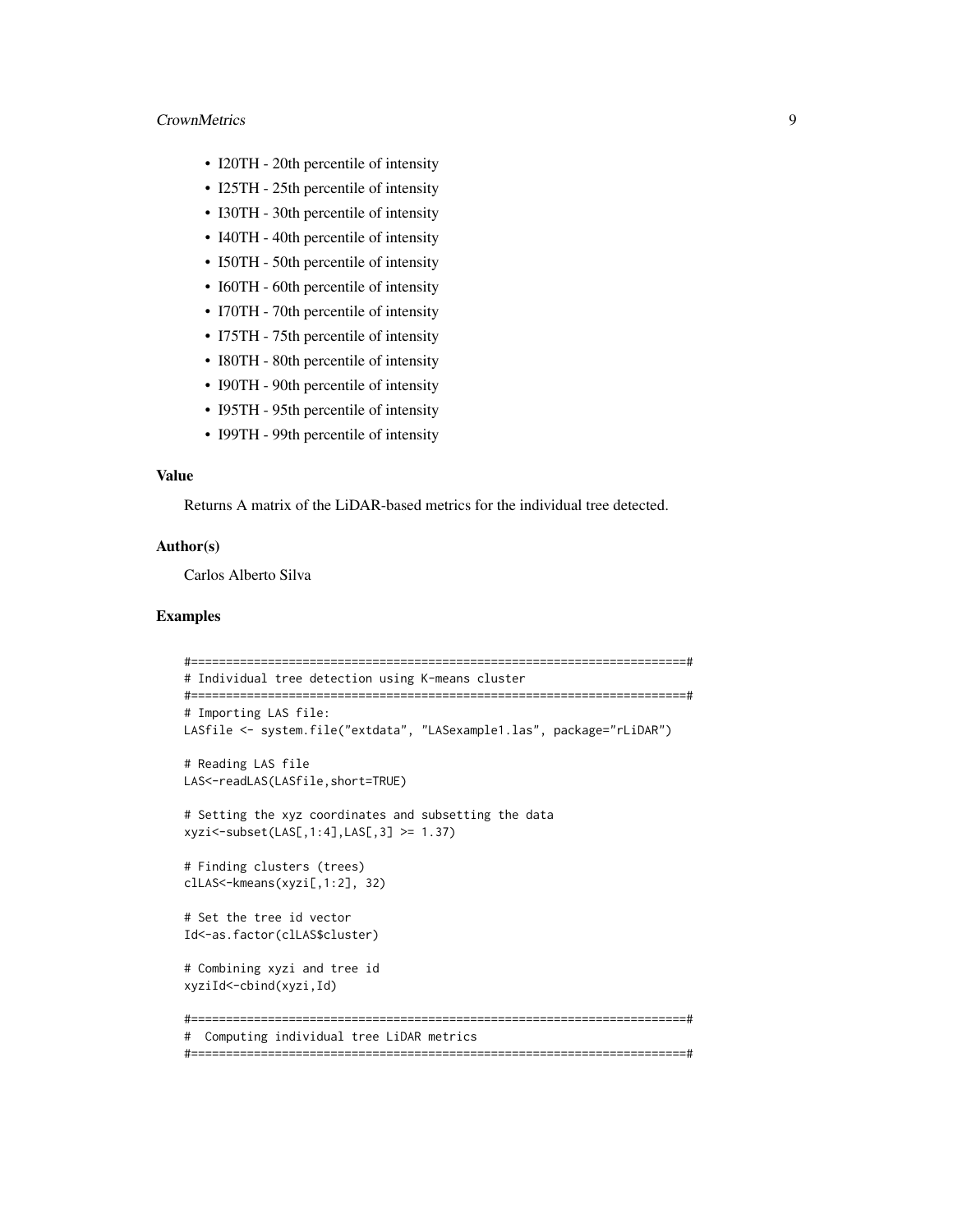<span id="page-9-0"></span>TreesMetrics<-CrownMetrics(xyziId) head(TreesMetrics)

FindTreesCHM *Individual tree detection whitin the LiDAR-derived Canopy Height Model (CHM)*

#### Description

Detects and computes the location and height of individual trees within the LiDAR-derived Canopy Height Model (CHM). The algorithm implemented in this function is local maximum with a fixed window size.

#### Usage

FindTreesCHM(chm,fws,minht)

#### Arguments

| chm   | A LiDAR-derived Canopy Height Model (CHM) raster file.                                                                             |
|-------|------------------------------------------------------------------------------------------------------------------------------------|
| fws   | A single dimension (in raster grid cell units) of fixed square window size, e.g.<br>$3, 5, 7$ and so on. Default is 5.             |
| minht | Height threshold. Detect individual trees above specified height threshold, e.g.<br>1.37, 2.0, 3.5 m and so on. Default is 1.37 m. |

#### Value

Returns A matrix with four columns (tree id, xy coordinates, and height).

#### Author(s)

Carlos Alberto Silva

#### Examples

```
# Importing the LiDAR-derived CHM raster file
data(chm) # or set a CHM. e.g. chm<-raster("CHM_stand.asc")
# Smoothing CHM
schm<-CHMsmoothing(chm, "mean", 5)
```
# Setting the fws: fws<-5 # dimention 5x5

# Setting the specified height above ground for detectionbreak  $minht < -8.0$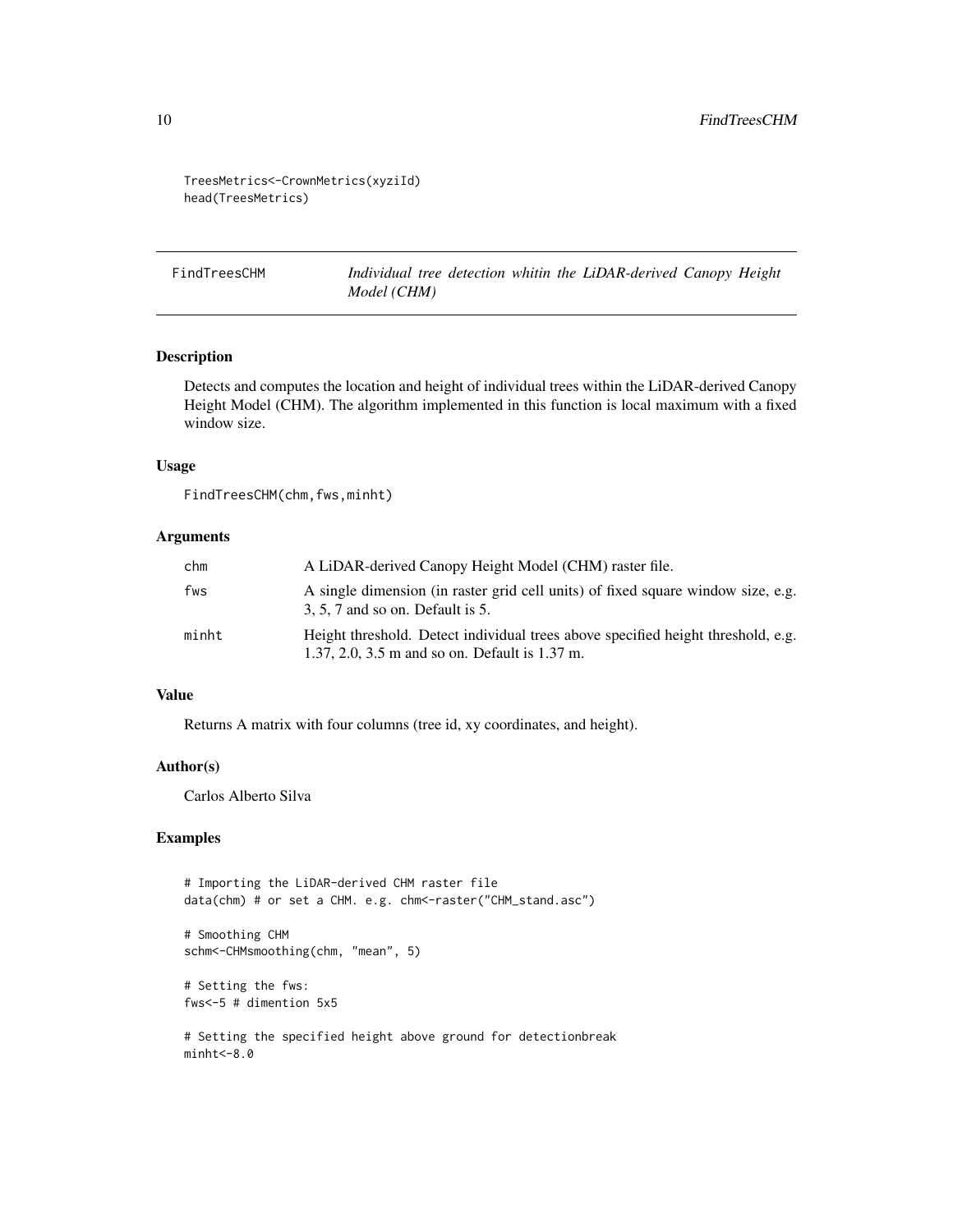#### <span id="page-10-0"></span>ForestCAS 11

```
# Getting the individual tree detection list
treeList<-FindTreesCHM(schm, fws, minht)
summary(treeList)
# Plotting the individual tree location on the CHM
library(raster)
plot(chm, main="LiDAR-derived CHM")
library(sp)
XY<-SpatialPoints(treeList[,1:2]) # Spatial points
plot(XY, add=TRUE, col="red") # plotthing tree location
```

| ForestCAS | Individual trees crown deliniation from LiDAR-derived Canopy Height |
|-----------|---------------------------------------------------------------------|
|           | Model (CHM)                                                         |

#### Description

Delineate and compute ground-projected area of individual tree crowns detected from LiDARderived CHM

#### Usage

ForestCAS(chm, loc, maxcrown, exclusion)

#### Arguments

| chm             | A LiDAR-derived Canopy Height Model (CHM) RasterLayer or SpatialGrid-<br>DataFrame file.           |
|-----------------|----------------------------------------------------------------------------------------------------|
| 1 <sub>oc</sub> | A matrix or data frame with three columns (tree xy coordinates and height).                        |
| maxcrown        | A single value of the maximum individual tree crown radius expected. Default<br>$10.0 \text{ m}$ . |
| exclusion       | A single value from 0 to 1 that represents the                                                     |

#### Value

Returns a list that contains the individual tree canopy boundary polygons and the 4-column matrix with the tree xy coordinates, heights and ground-projected canopy area (with units of square meters).

#### Author(s)

Carlos Alberto Silva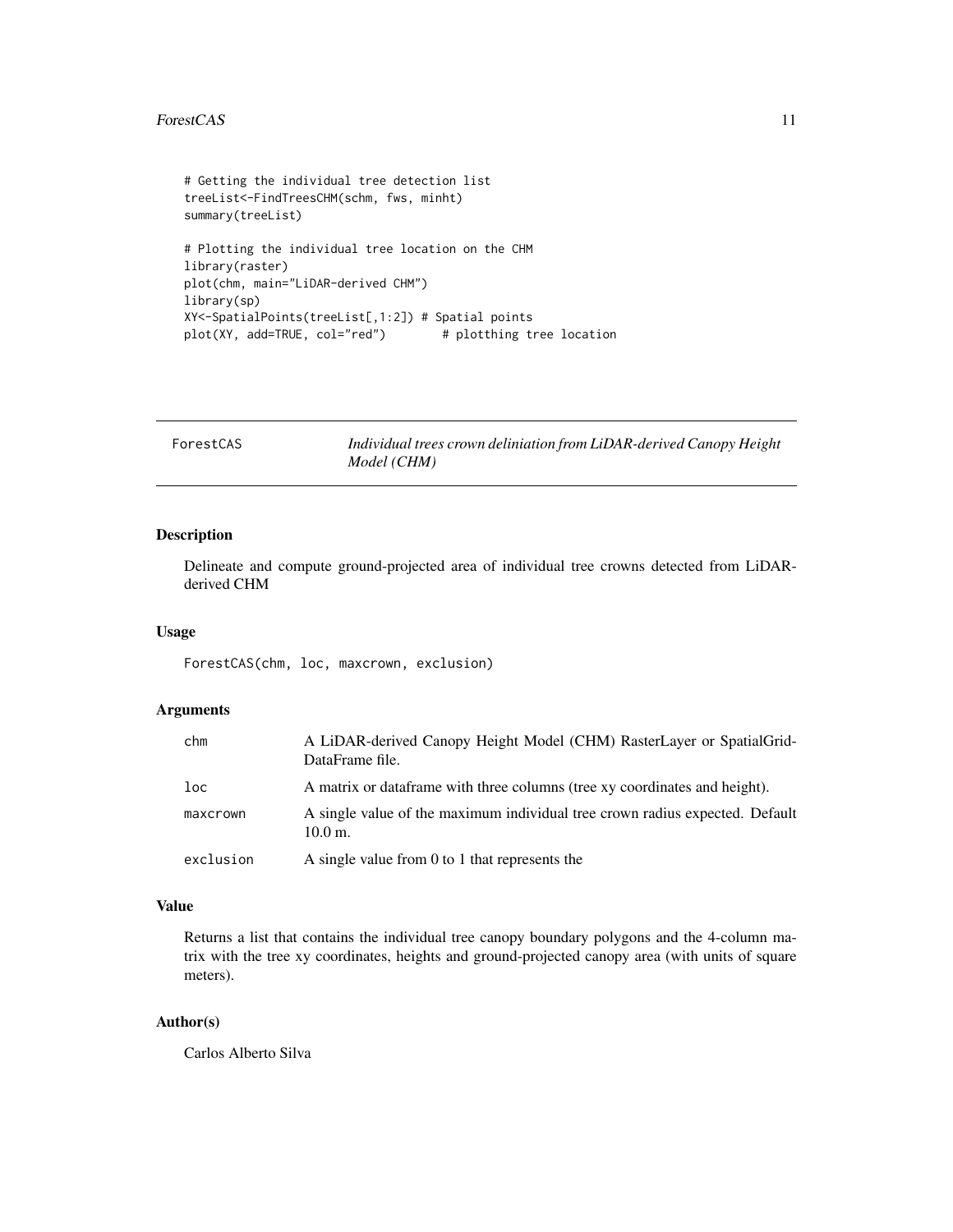#### Examples

```
# This takes > 5s
library(raster)
# Import the LiDAR-derived CHM file
data(chm) # or set a CHM. e.g. chm<-raster("CHM_stand.asc")
# Set the loc parameter
sCHM<-CHMsmoothing(chm, filter="mean", ws=5) # smoothing CHM
loc<-FindTreesCHM(sCHM, fws=5, minht=8) # or import a tree list
# Set the maxcrown parameter
maxcrown=10.0
# Set the exclusion parameter
exclusion=0.3 # 30
# Compute individual tree detection canopy area
canopy<-ForestCAS(chm, loc, maxcrown, exclusion)
#==================================================================================#
# Retrieving the boundary for individual tree detection and canopy area calculation
#==================================================================================#
boundaryTrees<-canopy[[1]]
# Plotting the individual tree canopy boundary over the CHM
plot(chm, main="LiDAR-derived CHM")
# adding tree canopy boundary
plot(boundaryTrees, add = TRUE, border = 'red', bg = 'transparent')
#============================================================================#
# Retrieving the list of individual trees detected for canopy area calculation
#============================================================================#
canopyList<-canopy[[2]] # list of ground-projected areas of individual tree canopies
summary(canopyList) # summary
# Spatial location of the trees
library(sp)
XY<-SpatialPoints(canopyList[,1:2]) # Spatial points
plot(XY, col = "black", add = TRUE, pch = "*") # adding tree location to the plot
```
LASmetrics *LiDAR-derived metrics*

#### Description

Compute LiDAR metrics that describe statistically the Lidar dataset

<span id="page-11-0"></span>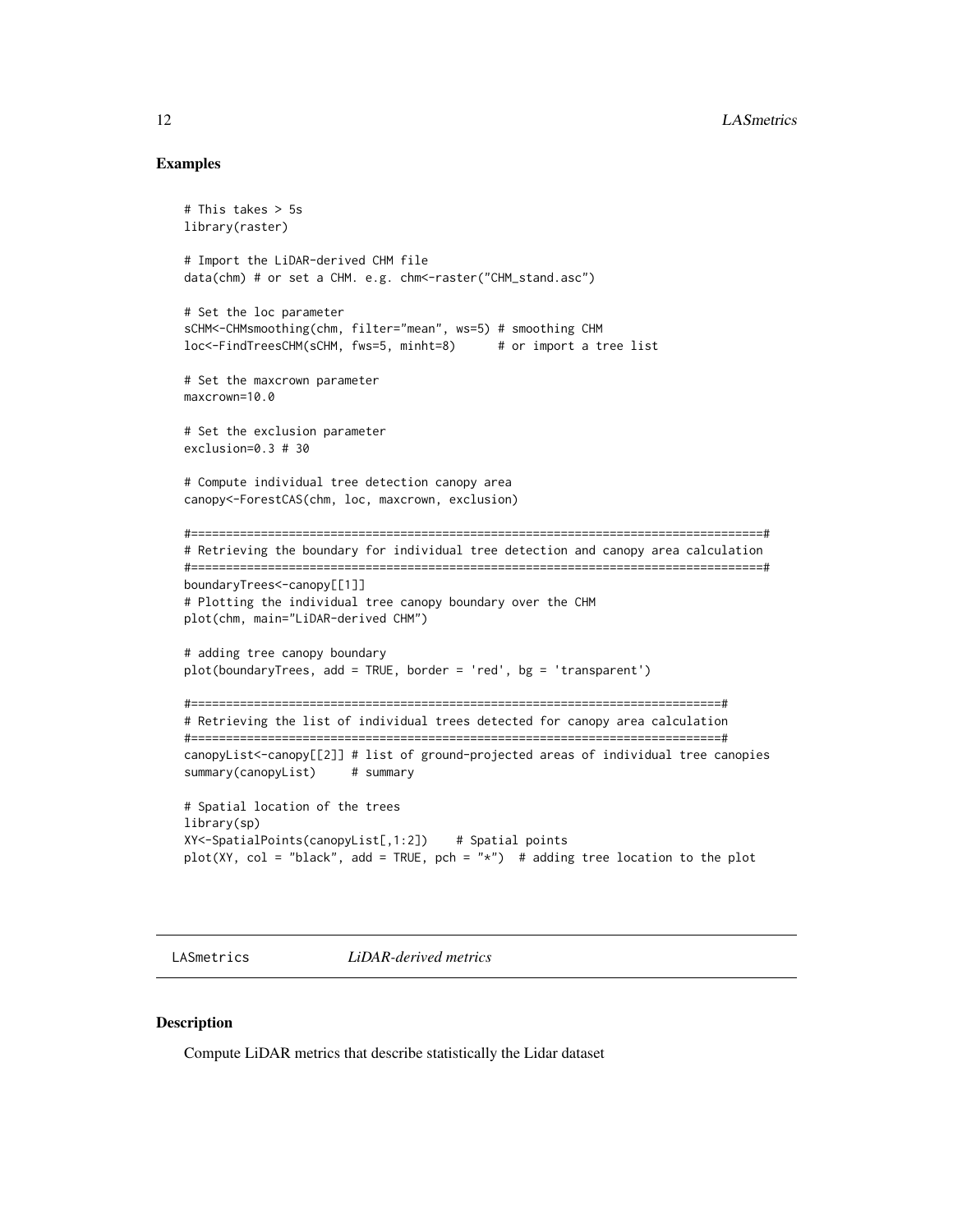#### LASmetrics 13

#### Usage

LASmetrics(LASfile, minht, above)

#### Arguments

| LASfile | A LAS standard LiDAR data file                                                     |
|---------|------------------------------------------------------------------------------------|
| minht   | Use only returns above specified height break, e.g. $1.30$ m. Default is $1.37$ m. |
| above   | Compute covers metrics using specified height break, e.g. 2.5 m. Default is 2      |
|         | m.                                                                                 |

#### Value

Returns A matrix with the LiDAR-derived vegetation height and canopy cover metrics (see *cloudmetrics*, in McGaughey, 2014)

#### Author(s)

Carlos Alberto Silva

#### See Also

McGaughey, R. 2014. FUSION/LDV: Software for lidar data analysis and visualization. Version 3.41. Seattle, WA: U.S. Department of Agriculture, Forest Service, Pacific Northwest Research Station.

# List of the LiDAR-derived metrics:

- Total all return count
- Total first return count
- Total all return count above *minht*
- Return 1 count above *minht*
- Return 2 count above *minht*
- Return 3 count above *minht*
- Return 5 count above *minht*
- Return 6 count above *minht*
- Return 7 count above *minht*
- Return 8 count above *minht*
- Return 9 count above *minht*
- HMIN Maximum Height
- HMAX Maximum Height
- HMEAN Mean height
- HMOD Modal height
- HMEDIAN Median height
- HSD Standard deviation of heights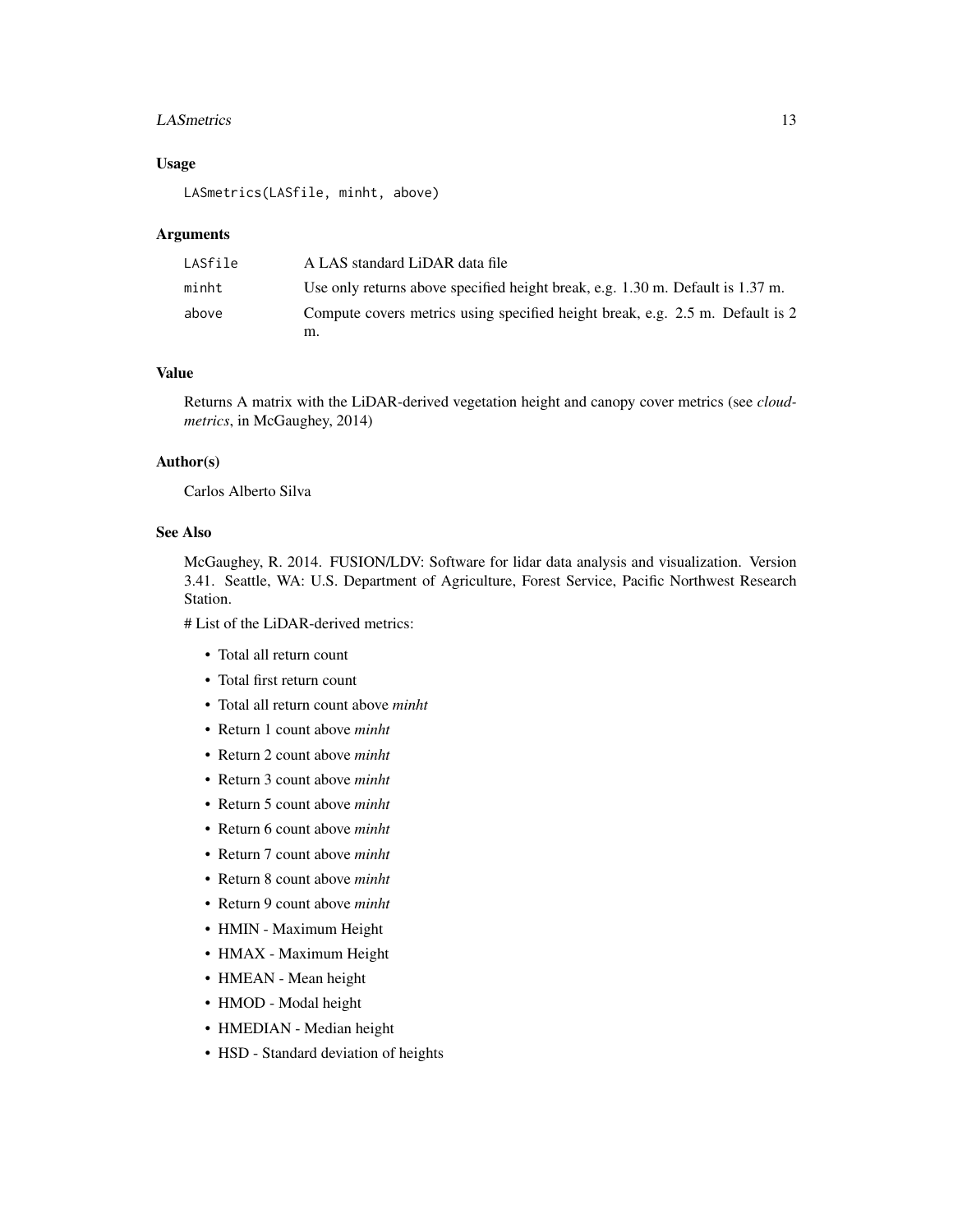#### 14 LASmetrics

- HVAR Variance of heights
- HCV Coefficient of variation of heights
- HKUR Kurtosis of Heights
- HSKE Skewness of Heights
- H01TH 01th percentile of height
- H05TH 05th percentile of height
- H10TH 10th percentile of height
- H15TH 15th percentile of height
- H20TH 20th percentile of height
- H25TH 25th percentile of height
- H30TH 30th percentile of height
- H35TH 35th percentile of height
- H40TH 40th percentile of height
- H45TH 45th percentile of height
- H50TH 50th percentile of height
- H55TH 55th percentile of height
- H60TH 60th percentile of height
- H65TH 65th percentile of height
- H70TH 70th percentile of height
- H75TH 75th percentile of height
- H80TH 80th percentile of height
- H90TH 90th percentile of height
- H95TH 95th percentile of height
- H99TH 99th percentile of height
- CRR Canopy relief ratio
- IMIN Minimum intensity
- IMAX Maximum intensity
- IMEAN Mean intensity
- IMOD Modal intensity
- IMEDIAN Median intensity
- ISD Standard deviation of intensities
- IVAR Variance of heights
- ICV Coefficient of variation of intensities
- IKUR Kurtosis of intensities
- ISKE Skewness of intensities
- I01TH 1th percentile of intensity
- I05TH 5th percentile of intensity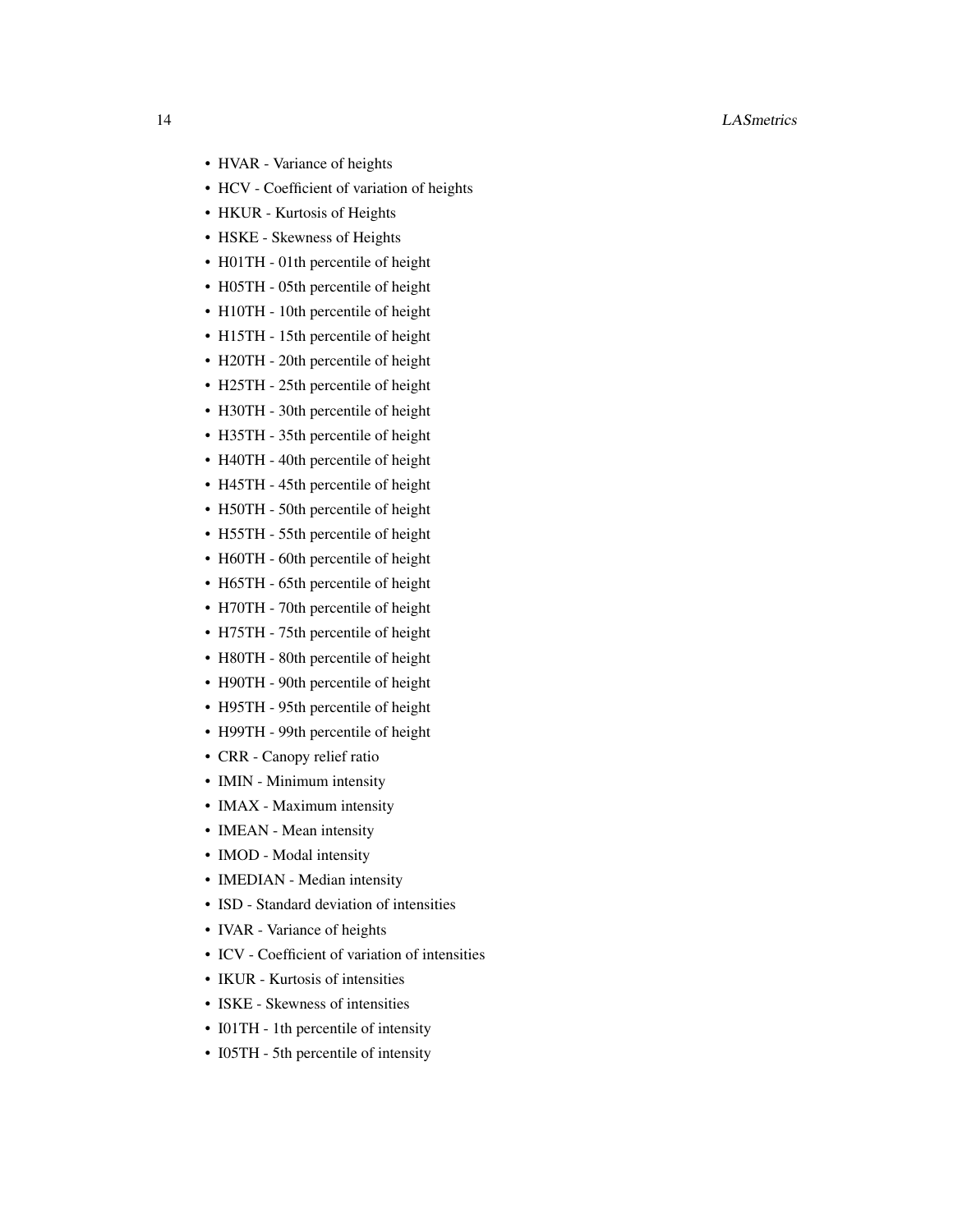#### LASmetrics 15

- I10TH 10th percentile of intensity
- I15TH 15th percentile of intensity
- I20TH 20th percentile of intensity
- I25TH 25th percentile of intensity
- I30TH 30th percentile of intensity
- I35TH 35th percentile of intensity
- I40TH 40th percentile of intensity
- I45TH 45th percentile of intensity
- I50TH 50th percentile of intensity
- I55TH 55th percentile of intensity
- I60TH 60th percentile of intensity
- I65TH 65th percentile of intensity
- I70TH 70th percentile of intensity
- I75TH 75th percentile of intensity
- I80TH 80th percentile of intensity
- I90TH 90th percentile of intensity
- I95TH 95th percentile of intensity
- I99TH 99th percentile of intensity
- Pentage first returns above *above*
- Percentage all returns above *above*
- (All returns above above / Total first returns)\*100
- First returns above *above*
- All returns above *above*
- Percentage first returns above mean
- Percentage first returns above mode
- Percentage all returns above mean
- Percentage all returns above mode
- (All returns above mean / Total first returns)\*100
- (All returns above mode / Total first returns)\* 100
- First returns above mean"
- First returns above mode
- All returns above mean
- All returns above mode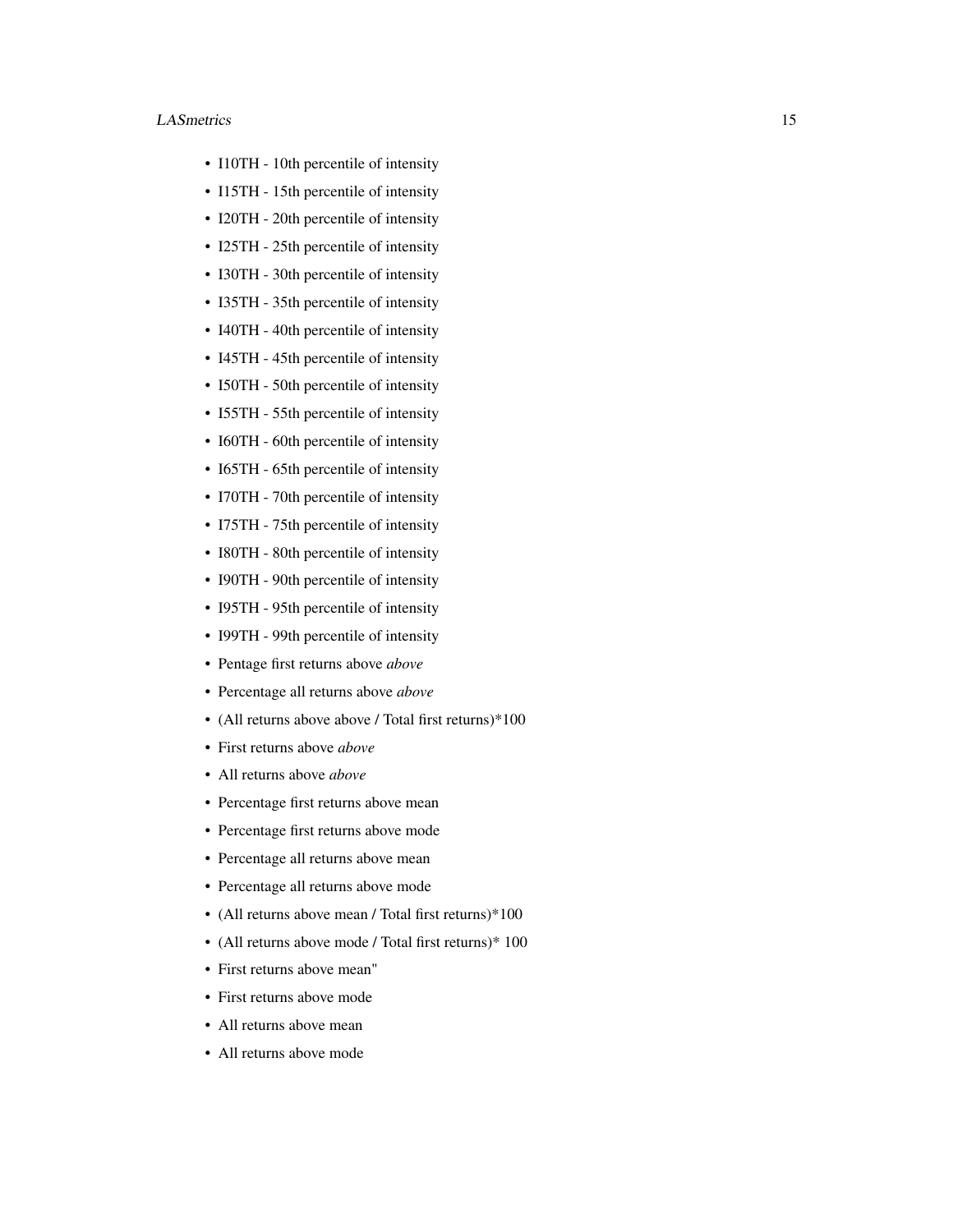#### <span id="page-15-0"></span>Examples

```
#=======================================================================#
# Example 01: Computing LiDAR metrics for a single LAS file
#=======================================================================#
# Import the LAS data file
LASfile <- system.file("extdata", "LASexample1.las", package="rLiDAR")
# Set the minht and above parameters
minht<-1.37 # meters or feet
above<-2.00 # meters or feet
# LiDAR metrics computation
LiDARmetrics<-LASmetrics(LASfile, minht, above)
#==========================================================================#
# Example 02: Computing Lidar metrics for multiple LAS files within a folder
#==========================================================================#
# Set folder where LAS source files reside
folder=dirname(LASfile)
# Get list of LAS files residing in the folder
LASlist <- list.files(folder, pattern="*.las", full.names=TRUE)
# Set the "minht" and "above" parameters
minht<-1.37 # meters or feet
above<-2.00 # meters or feet
# Creat an empty dataframe in whic to store the LiDAR metrics
getMetrics<-data.frame()
# Set a loop to compute the LiDAR metrics
for ( i in LASlist) {
getMetrics<-rbind(getMetrics, LASmetrics(i, minht, above))}
# Table of the Lidar metrics
LiDARmetrics<-cbind(Files=c(basename(LASlist)), getMetrics)
head(LiDARmetrics)
```
LiDARForestStand *3D stand visualization of LiDAR-derived individual trees*

#### Description

Draws a 3D scatterplot for individual trees detected from Lidar data.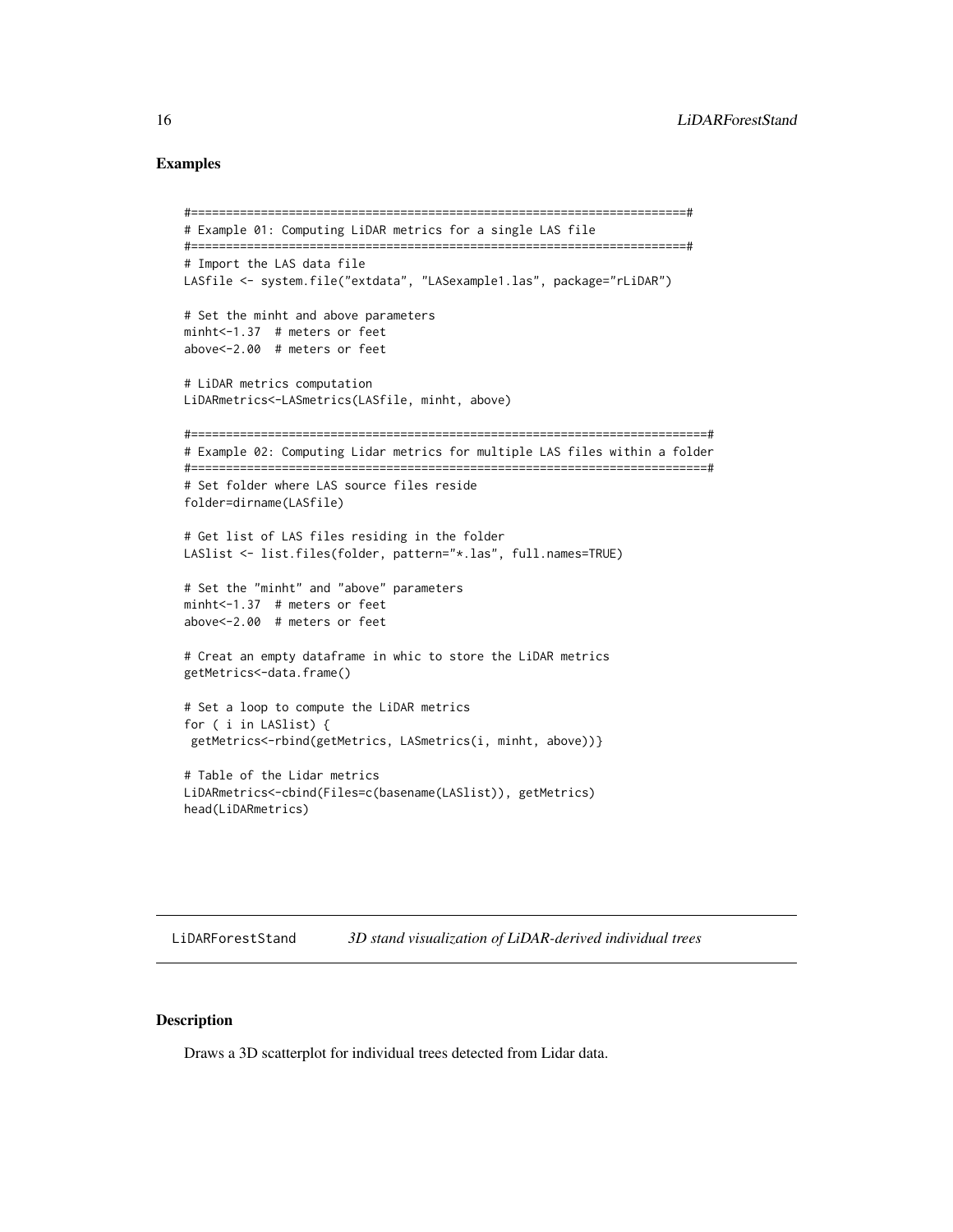#### Usage

```
LiDARForestStand(crownshape = c("cone", "ellipsoid", "halfellipsoid",
                "paraboloid", "cylinder"), CL = 4, CW = 8, HCB = 10,
                  X = 0, Y = 0, dbh = 0.3, crowncolor = "forestgreen",
                 stemcolor = "chocolate4", resolution="high", mesh=TRUE)
```
#### Arguments

| crownshape | shape of individual tree crown: "cone", "ellipsoid", "halfellipsoid", "paraboloid"<br>or "cylinder". Default is "halfellipsoid". |
|------------|----------------------------------------------------------------------------------------------------------------------------------|
| <b>CL</b>  | crown length.                                                                                                                    |
| <b>CW</b>  | crown diameter.                                                                                                                  |
| <b>HCB</b> | height at canopy base.                                                                                                           |
| X          | x-coordinate.                                                                                                                    |
| Y          | y-coordinate.                                                                                                                    |
| dbh        | diameter at breast height $(1.73 \text{ m})$ .                                                                                   |
| crowncolor | crown color.                                                                                                                     |
| stemcolor  | stem color.                                                                                                                      |
| resolution | crown resolution: "low", "medium" and "high".                                                                                    |
| mesh       | Logical, if TRUE (default) returns a tree crown mesh model, and if FALSE<br>returns a tree crown line mode.                      |

#### Value

Returns a 3-D scatterplot of the individual trees as identified automatically from the LiDAR.

#### Author(s)

Carlos Alberto Silva and Remko Duursma. Uses code by Remko Duursma (*Maeswrap* package,see "Plotstand").

#### References

<https://maespa.github.io/>

#### Examples

```
#=======================================================================#
# EXAMPLE 01: Plotting single trees
#=======================================================================#
# cone crown shape
library(rgl)
open3d()
LiDARForestStand(crownshape = "cone", CL = 10, CW = 7,
```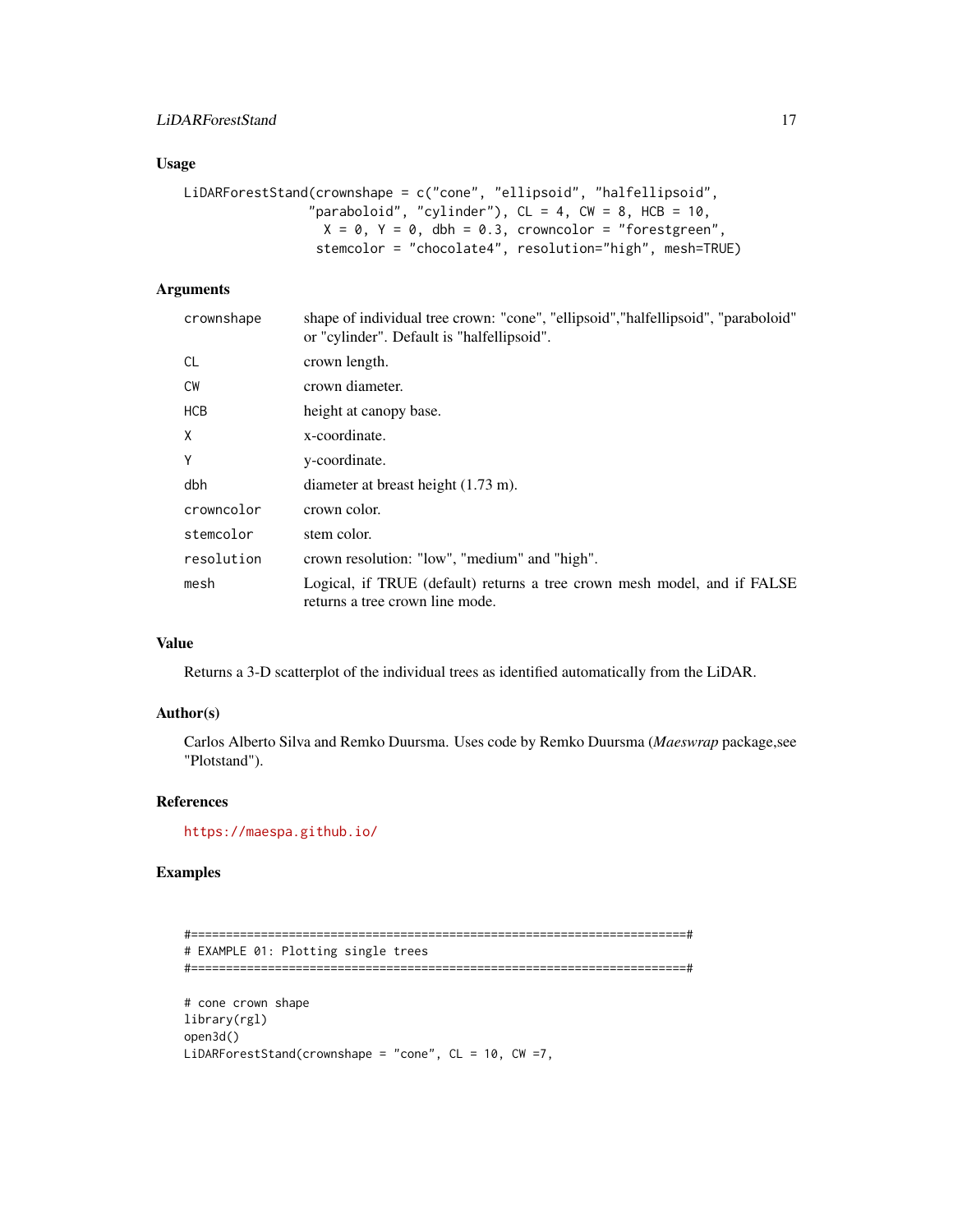```
HCB = 5, X = 0, Y = 0, dbh = 0.4, crowncolor = "forestgreen",
           stemcolor = "chocolate4", resolution="high", mesh=TRUE)
# ellipsoid crown shape
open3d()
LiDARForestStand(crownshape = "ellipsoid", CL = 10, CW =7,
           HCB = 5, X = 0, Y = 0, dbh = 0.4, crowncolor = "forestgreen",
           stemcolor = "chocolate4", resolution="high", mesh=TRUE)
# halfellipsoid crown shape
open3d()
LiDARForestStand(crownshape = "halfellipsoid", CL = 10, CW =7,
           HCB = 5, X = 0, Y = 0, dbh = 0.4, crowncolor = "forestgreen",
           stemcolor = "chocolate4", resolution="high", mesh=TRUE)
# paraboloid crown shape
open3d()
LiDARForestStand(crownshape = "paraboloid", CL = 10, CW =7,
           HCB = 5, X = 0, Y = 0, dbh = 0.4, crowncolor = "forestgreen",
           stemcolor = "chocolate4", resolution="high", mesh=TRUE)
# cylinder crown shape
open3d()
LiDARForestStand(crownshape = "cylinder", CL = 10, CW =7,
           HCB = 5, X = 0, Y = 0, dbh = 0.4, crowncolor = "forestgreen",
           stemcolor = "chocolate4", resolution="high", mesh=TRUE)
# Set the shape=FALSE
open3d()
LiDARForestStand(crownshape = "paraboloid", CL = 10, CW =7,
           HCB = 5, X = 0, Y = 0, dbh = 0.4, crowncolor = "forestgreen",
           stemcolor = "chocolate4", resolution="high", mesh=FALSE)
#=======================================================================#
#EXAMPLE 02: Plotting a forest plantation stand in virtual 3-D space
#=======================================================================#
# Set the dimensions of the displayed forest stand
xlength<-30 # x length
ylength<-20 # y length
# Set the space between trees
sx<-3 # x space length
sy<-2 # y space length
# Tree location grid
X\gammagrid <- expand.grid(x = seq(1,xlength,sx), y = seq(1,ylength,sy))
# Get the number of trees
Ntrees<-nrow(XYgrid)
```
# Plot a virtual Eucalyptus forest plantation stand using the halfellipsoid tree crown shape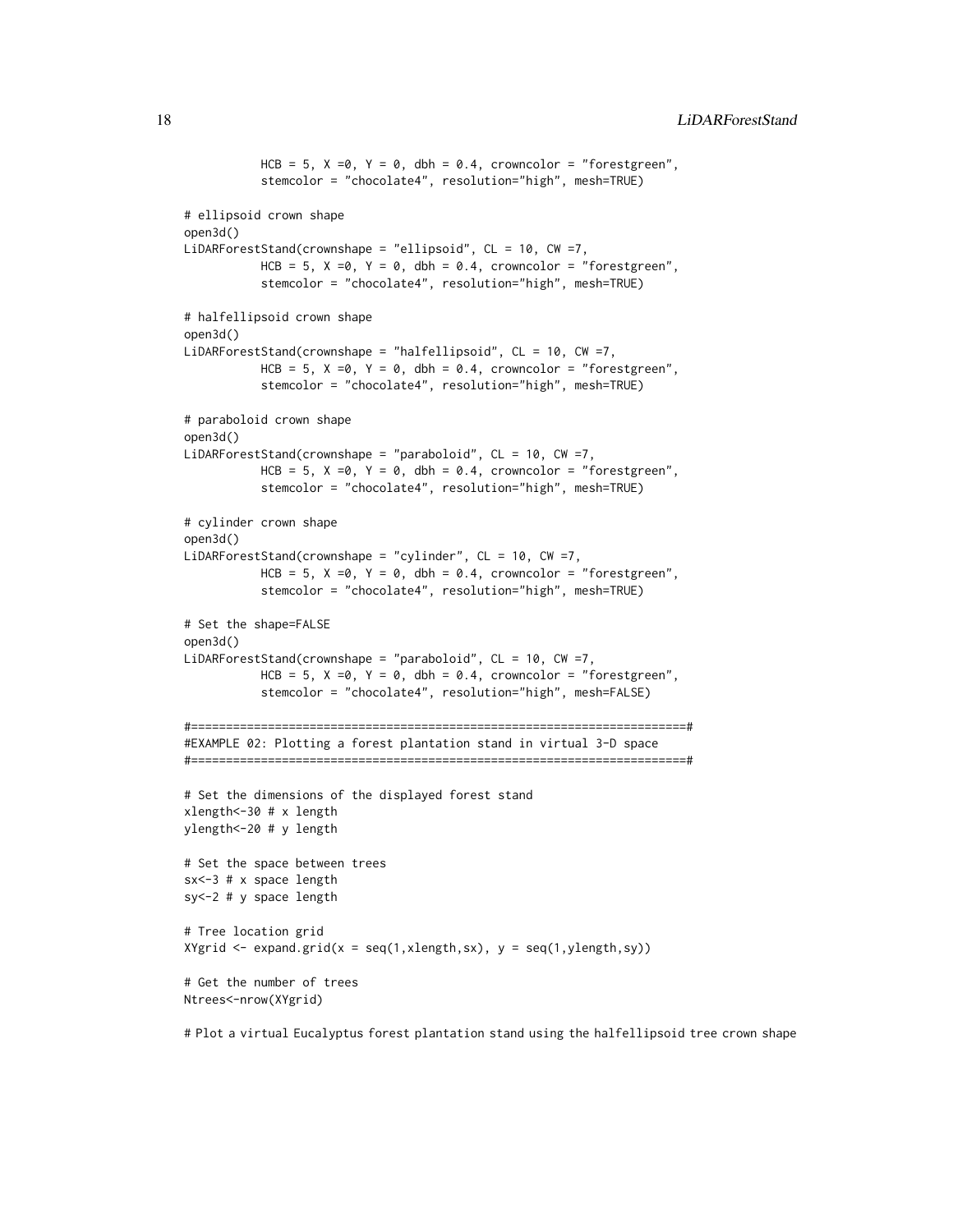```
# Set stand trees parameters
meanHCB<-5 # mean of the height at canopy base
sdHCB<-0.1 # standard deviation of the height at canopy base
HCB<-rnorm(Ntrees, mean=meanHCB, sd=sdHCB) # height at canopy base
CL<-HCB # tree crown height
CW<-HCB*0.6 # tree crown diameter
open3d() # open a rgl window
# Plotting the stand
for( i in 1:Ntrees){
LiDARForestStand(crownshape = "halfellipsoid", CL = CL[i], CW = CW[i],
            HCB = HCB[i], X = XYgrid[i,1], Y = XYgrid[i,2], dbh = 0.4,crowncolor = "forestgreen", stemcolor = "chocolate4",
            resolution="high", mesh=TRUE)
}
# Add other plot parameters
axes3d(c("x-", "x-", "y-", "z"), col="gray") # axes
title3d(xlab = "X Coord", ylab = " Y Coord", zlab = "Height", col="red") # title
planes3d(0, 0, -1, 0.001, col="gray", alpha=0.7) # set a terrain plane
# Plotting a virtual single-species forest plantation stand using "cone" tree crown shape
# Set parameters f trees growing within the virtual stand
meanHCB<-3 # mean of the height at canopy base
sdHCB<-0.1 # standard deviation of the height at canopy base
HCB<-rnorm(Ntrees, mean=meanHCB, sd=sdHCB) # height at canopy base
CL<-HCB*2.0 # tree crown height
CW<-HCB*1.3 # tree crown diameter
open3d() # open a rgl window
# Plot stand
for( i in 1:Ntrees){
LiDARForestStand(crownshape = "cone", CL = CL[i], CW = CW[i],
            HCB = HCB[i], X = XYgrid[i,1], Y = XYgrid[i,2], dbh = 0.4,crowncolor = "forestgreen", stemcolor = "chocolate4",
            resolution="high", mesh=TRUE)
}
# Add other plot parameters
axes3d(c("x-", "x-", "y-", "z"), col="gray") # axes
title3d(xlab = "X Coord", ylab = " Y Coord", zlab = "Height", col="red") # title
planes3d(0, 0, -1, 0.001, col="gray", alpha=0.7) # set a terrain plane
#=======================================================================#
# EXAMPLE 03: Plotting a virtual mixed forest stand
#=======================================================================#
# 01. Plot different trees species in the stand with different crown shapes
# Set the number of trees
```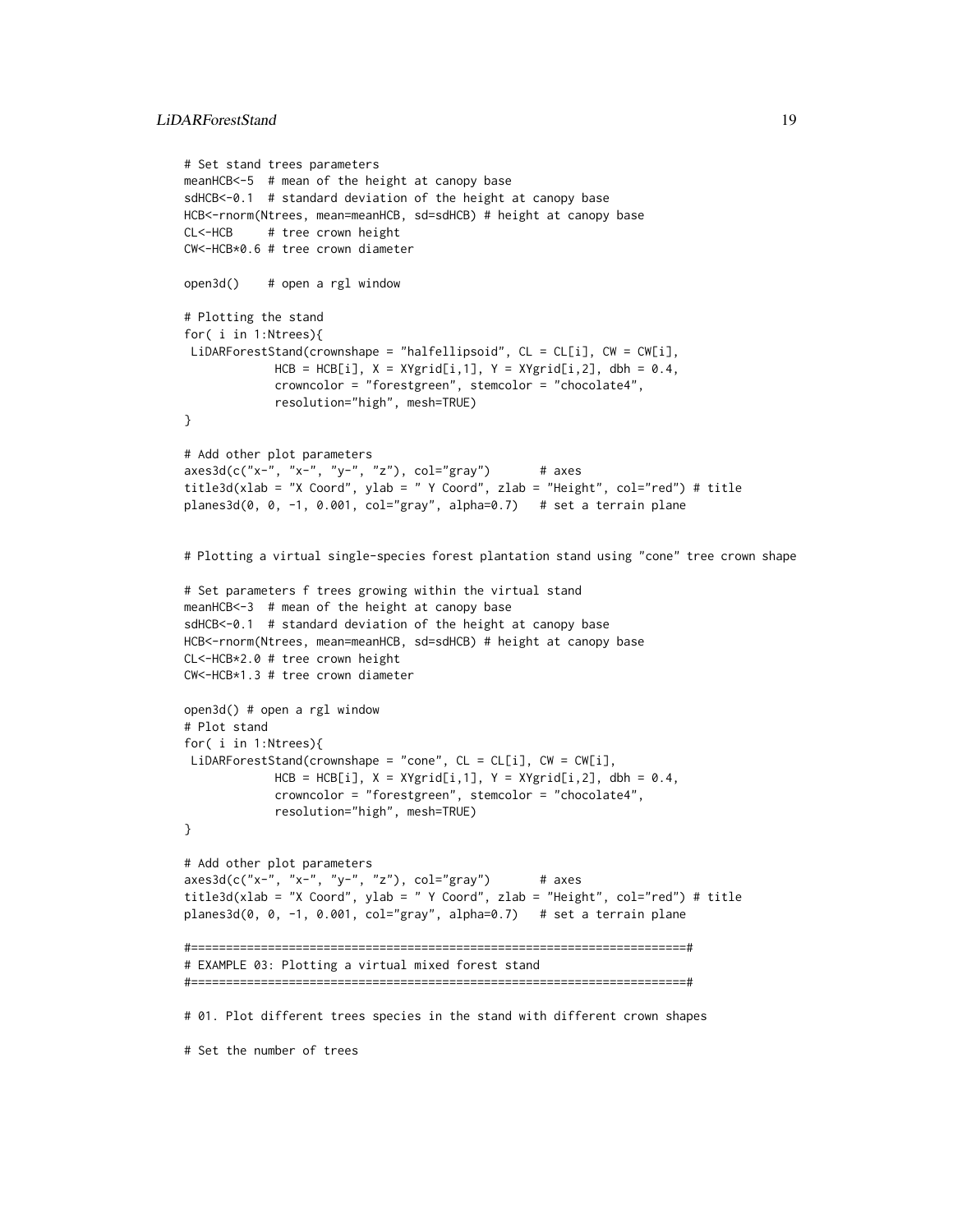```
Ntrees<-80
```

```
# Set the trees locations
xcoord<-sample(1:100, Ntrees) # x coord
ycoord<-sample(1:100, Ntrees) # y coord
# Set a location grid of trees
XYgrid<-cbind(xcoord,ycoord)
# Plot the location of the trees
plot(XYgrid, main="Tree location")
meanHCB<-7 # mean of the height at canopy base
sdHCB<-3 # standard deviation of height at canopy base
HCB<-rnorm(Ntrees, mean=meanHCB, sd=sdHCB) # height at canopy base
crownshape<-sample(c("cone", "ellipsoid","halfellipsoid",
                  "paraboloid"), Ntrees, replace=TRUE) # tree crown shape
CL<-HCB*1.3 # tree crown height
CW<-HCB # tree crown diameter
open3d() # open a rgl window
# Plot stand
for( i in 1:Ntrees){
LiDARForestStand(crownshape = crownshape[i], CL = CL[i], CW = CW[i],
             HCB = HCB[i], X = as.numeric(XYgrid[i,1]), Y = as.numeric(XYgrid[i,2]),dbh = 0.4, crowncolor = "forestgreen", stemcolor = "chocolate4",
             resolution="high", mesh=TRUE)
}
# Add other plot parameters
axes3d(c("x-", "x-", "y-", "z"), col="gray") # axes
title3d(xlab = "X Coord", ylab = " Y Coord", zlab = "Height", col="red") # title
planes3d(0, 0, -1, 0.001, col="gray", alpha=0.7) # set a terrain plane
# 02. Plot different tree height in the stand using different crown colors
# Set the number of trees
Ntrees<-80
# Set the tree locations
xcoord<-sample(1:100, Ntrees) # x coord
ycoord<-sample(1:100, Ntrees) # y coord
# Set a location grid of trees
XYgrid<-cbind(xcoord,ycoord)
# plot the location of the trees
plot(XYgrid, main="Tree location")
meanHCB<-7 # mean of the height at canopy base
sdHCB<-3 # standard deviation of the height at canopy base
```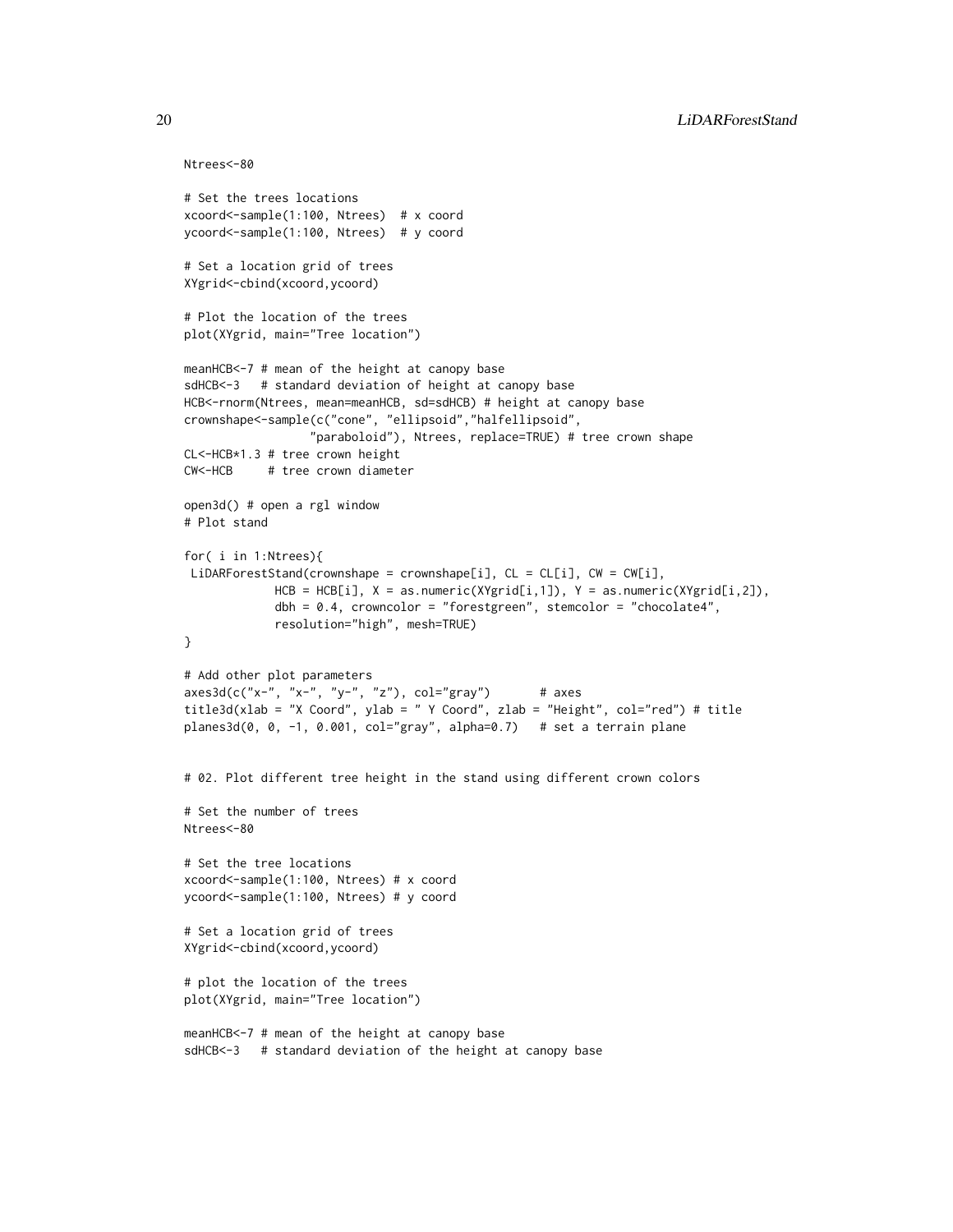#### <span id="page-20-0"></span>readLAS 21

```
HCB<-rnorm(Ntrees, mean=meanHCB, sd=sdHCB) # height at canopy base
crownshape<-sample(c("cone", "ellipsoid","halfellipsoid", "paraboloid"),
                 Ntrees, replace=TRUE) # tree crown shape
CL<-HCB*1.3 # tree crown height
CW<-HCB # tree crown diameter
# Plot tree height based on the HCB quantiles
HCBq<-quantile(HCB) # HCB quantiles
crowncolor<-NA*(1:Ntrees) # set an empty crowncolor vector
# classify trees by HCB quantile
for (i in 1:Ntrees){
if (HCB[i] <= HCBq[2]) {crowncolor[i]<-"red"} # group 1
if (HCB[i] > HCBq[2] & HCB[i] <= HCBq[3] ) {crowncolor[i]<-"blue"} # group 2
if (HCB[i] > HCBq[3] & HCB[i] <= HCBq[4] ) {crowncolor[i]<-"yellow"} # group 3
if (HCB[i] >= HCBq[4]) {crowncolor[i]<-"dark green"} # group 4
}
open3d() # open a rgl window
# Plot stand
for(i in 1:Ntrees){
LiDARForestStand(crownshape = crownshape[i], CL = CL[i], CW = CW[i],
  HCB = HCB[i], X = as.numeric(XYgrid[i,1]), Y = as.numeric(XYgrid[i,2]),dbh = 0.4, crowncolor = crowncolor[i], stemcolor = "chocolate4",
  resolution="high", mesh=TRUE)
}
# Add other plot parameters
axes3d(c("x-", "x-", "y-", "z"), col="gray") # axes
title3d(xlab = "X Coord", ylab = " Y Coord", zlab = "Height", col="red") # title
plane3d(0, 0, -1, 0.001, col="gray", alpha=0.7) # set a terrain plane
```
readLAS *Reading LiDAR data*

#### **Description**

This function reads and returns values associated with the LAS file format. The LAS file is a public file format for the interchange of LiDAR 3-dimensional point cloud data (American Society of Photogrammetry and Remote Sensing - ASPRS)

#### Usage

```
readLAS(LASfile, short=TRUE)
```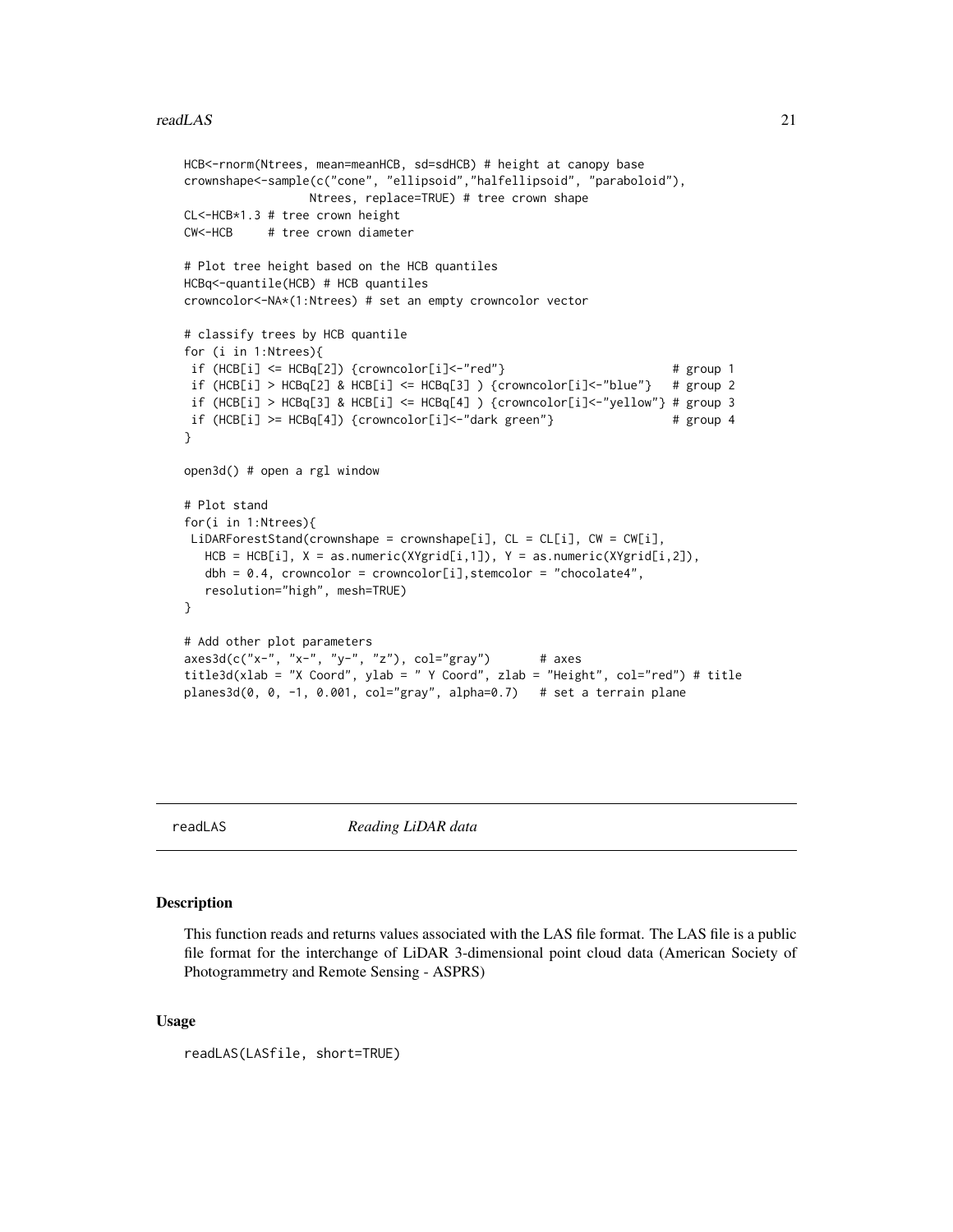#### **Arguments**

| LASfile | A standard LAS data file (ASPRS)                                                  |
|---------|-----------------------------------------------------------------------------------|
| short   | Logical, if TRUE it will return only a 5-column matrix with information on the    |
|         | returned point x, y, z locations, point intensity and the number of return within |
|         | an individual discrete-return system laser pulse.                                 |

#### Value

Returns a matrix listing the information stored in the LAS file.

#### Author(s)

Michael Sumner and Carlos Alberto Silva.

#### Examples

```
#=======================================================================#
# Importing LAS file:
#=======================================================================#
LASfile <- system.file("extdata", "LASexample1.las", package="rLiDAR")
# Reading LAS file
rLAS<-readLAS(LASfile,short=TRUE)
# Summary of the LAS file
summary(rLAS)
#=======================================================================#
# LAS file visualization:
#=======================================================================#
# 01 Set a single color
col<-"forestgreen"
# plot 2D
plot(rLAS[,1],rLAS[,2], col=col,xlab="UTM.Easting", ylab="UTM.Northing", main="Single color")
# plot 3D
library(rgl)
points3d(rLAS[,1:3], col=col, axes=FALSE, xlab="", ylab="", zlab="")
axes3d(c("x+", "y-", "z-")) # axes
grid3d(side=c('x+', 'y-', 'z'), col="gray") # grid
title3d(xlab = "UTM.Easting", ylab = "UTM.Northing",zlab = "Height(m)", col="red") # title
plane3d(0, 0, -1, 0.001, col="gray", alpha=0.7) # terrain
# 02 Set a color by height
```
# color ramp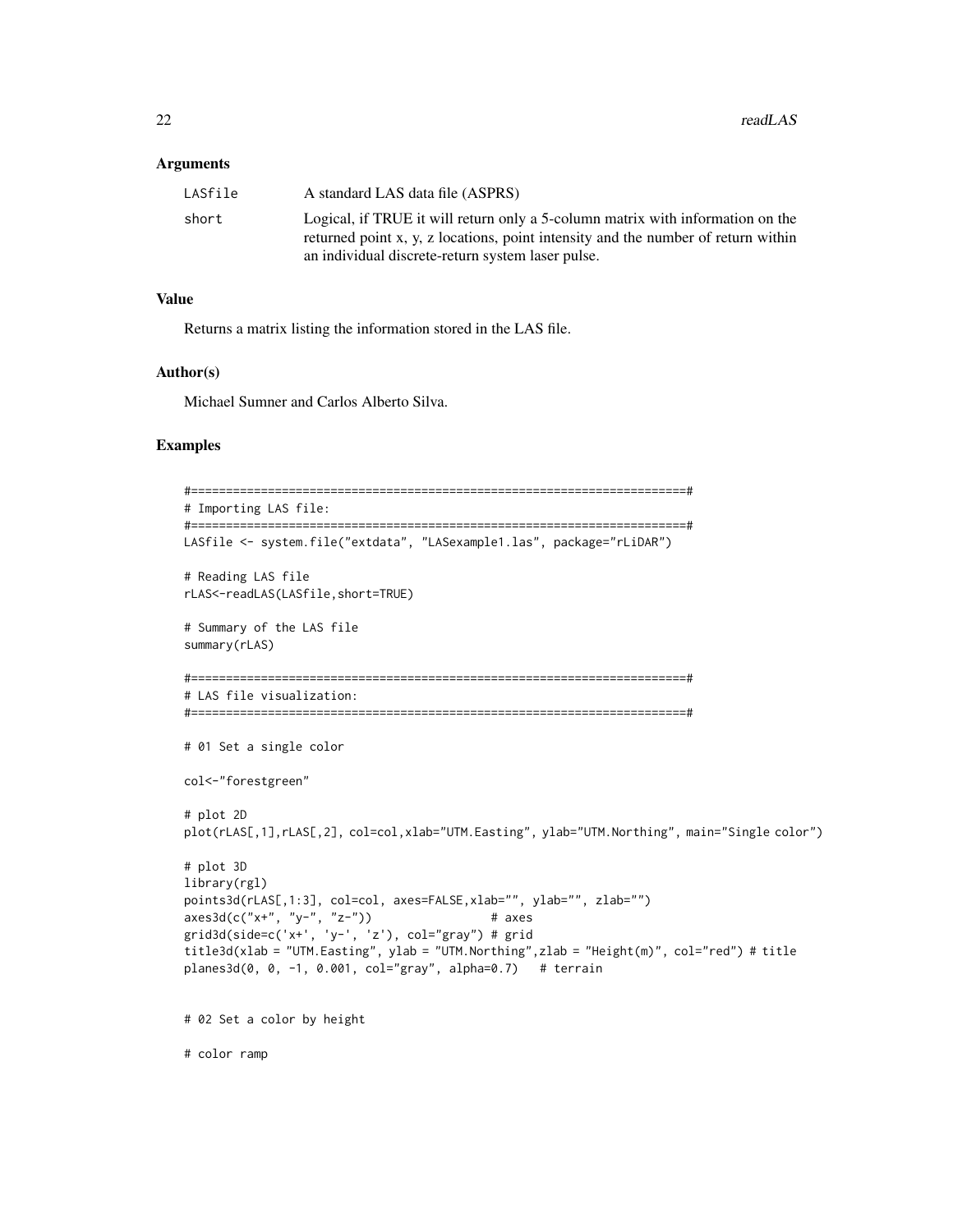#### readLAS 23

```
myColorRamp <- function(colors, values) {
v <- (values - min(values))/diff(range(values))
x <- colorRamp(colors)(v)
rgb(x[,1], x[,2], x[,3], maxColorValue = 255)}
# Color by height
col <- myColorRamp(c("blue","green","yellow","red"),rLAS[,3])
# plot 2D
plot(rLAS[,1], rLAS[,2], col=col, xlab="UTM.Easting", ylab="UTM.Northing", main="Color by height")
# plot 3D
points3d(rLAS[,1:3], col=col, axes=FALSE, xlab="", ylab="", zlab="")
axes3d(c("x+", "y-", "z-")) # axes
grid3d(side=c('x+', 'y-', 'z'), col="gray") # grid
title3d(xlab = "UTM.Easting", ylab = "UTM.Northing",zlab = "Height(m)", col="red") # title
planes3d(0, 0, -1, 0.001, col="gray",alpha=0.7) # terrain
```